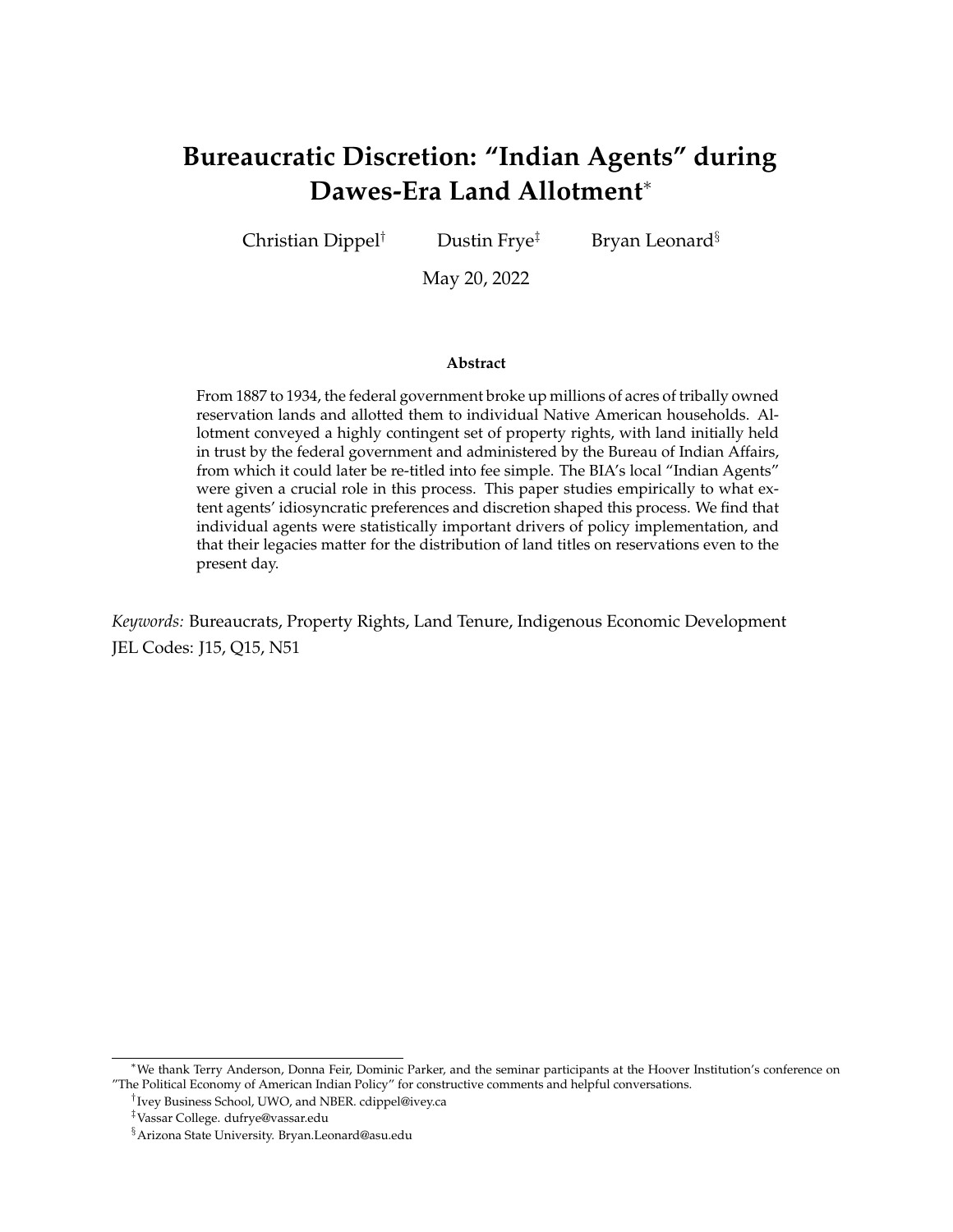# **1 Introduction**

In the half-century that passed between the 1887 General Allotment Act (the Dawes Act) and the 1934 Indian Reorganization Act (IRA), the federal government allotted millions of acres of previously tribe-owned land to individual Native American households. The ownership rights conveyed through allotment were highly contingent. Allotments were held in trust status with the federal government, and land in allotted trust could be neither transferred or alienated. It was only after an allotment had spent sufficient time in trust status and an allottee was declared "competent" that it would be re-titled as fee simple land, giving its owner full property rights [\(Taylor,](#page-23-0) [1980;](#page-23-0) [Carlson,](#page-21-0) [1981\)](#page-21-0). With the IRA ending both allotments and fee conversion indefinitely, more than half of all allotments ever made were never converted to fee and remain trapped in the federal government's trust to the present day.

Figure 1: Aggregate Flow of Allotments and Transfers into Fee Simple

<span id="page-1-0"></span>

*Notes*: This figure tracks the flow of total acres that were allotted and the flow of acres subsequently transferred into fee simple in the BLM data, described in Section [3.](#page-11-0)

The policy-framework of allotment underwent many changes between 1887 and 1934: the 1906 Burke Act facilitated the issuing of allotments and accelerated the allotment process, the 1924 Indian Citizenship Act abolished the previous rule of making fee-simple land ownership a pre-requisite for U.S. citizenship, and the 1928 [Meriam](#page-22-0) report greatly contributed to a public perception that allotment was not in the best interest of Native Americans. Figure [1](#page-1-0) shows the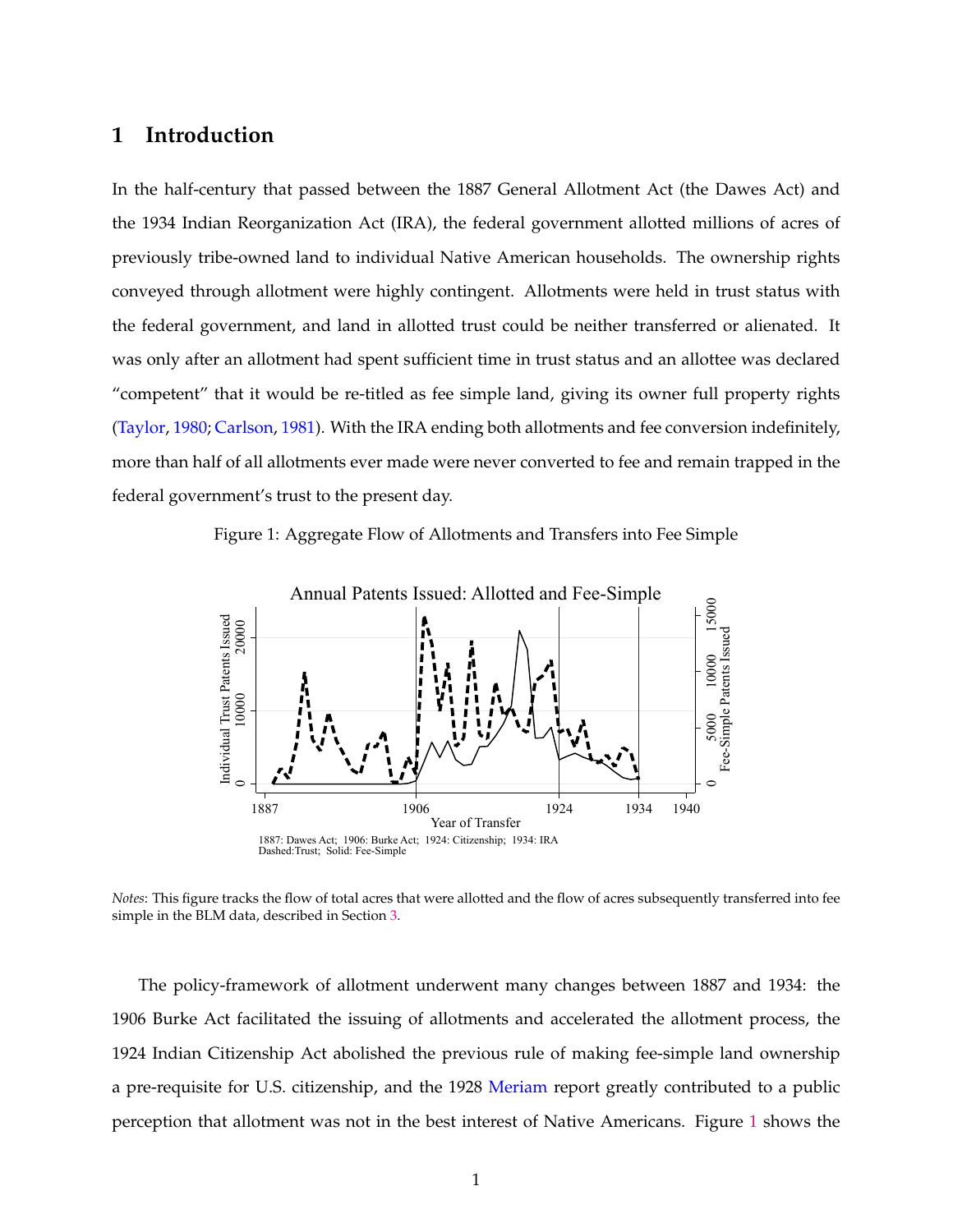aggregate flow of allotments and fee-simple conversions during this period.

Much has been written on the motivations for the passing of the 1887 Act, and the subsequent modifications to the process. The summary view, expanded on in Section [2,](#page-5-0) is that allotment, like perhaps most policies, was instigated and supported by a coalition of [Yandle'](#page-23-1)s proverbial "bootleggers and baptists." Some (notably local politicians and land speculators) saw reservations as obstacles to development and viewed allotment as an effective tool for dissolving these obstacles; others ("Friends of the Indian" reform groups, and certain actors in the federal government) worried about the ability of Native Americans to thrive or even survive, and viewed the private landownership conveyed by allotment as the least bad path towards ensuring survival.

The subsequent modifications that occurred to the general allotment policy are usually viewed as changes in the motivations and relative bargaining power of the bootleggers and baptists: for the first two decades after 1887, enthusiasm for allotment was unabated and if anything, the process was viewed as moving too slowly. The Burke Act was passed to greatly facilitate the issuing of allotments and accelerate the fee conversion process. Fast-forward another two decades, and by the 1920s the sentiment in many policy-making circles had shifted away from seeing reservations as an obstacle to Native American assimilation and survival, and towards seeing them as the basis of survival for Native American tribes and cultures. Disproportionate Native American enlistments during World War I played a role in changing views, as did mounting stories of allottees being tricked into selling their fee-simple land under its market value.

[McChesney](#page-22-1) [\(1990\)](#page-22-1) brought a new perspective to this analysis. Instead of viewing the changes in allotment policy from the vantage point of changing coalitions in Washington, he analyzed them from the perspective of the Bureau of Indian Affairs (BIA) bureaucracy. The standard economic view of bureaucrats is that career concerns motivate even imperfectly accountable bureaucrats to largely implement the policies that politicians task them with, and may do so more effectively because they are more shielded from time-inconsistencies between election-cycles and policy-implementation [\(Johnson and Libecap,](#page-22-2) [1994;](#page-22-2) [Alesina and Tabellini,](#page-21-1) [2007\)](#page-21-1). In contrast, [Mc-](#page-22-1)[Chesney](#page-22-1) [\(1990\)](#page-22-1) takes his cue from [Peltzman](#page-23-2) [\(1976\)](#page-23-2) in positioning the BIA bureaucracy as an independent actor in Yandle's coalition. His core argument is that the half-privatization of Indian land into trusteeship expanded both the BIA's control and budget, which the 1934 prohibition of further fee-conversion then helped maintain into perpetuity. In this, [McChesney'](#page-22-1)s analysis resonates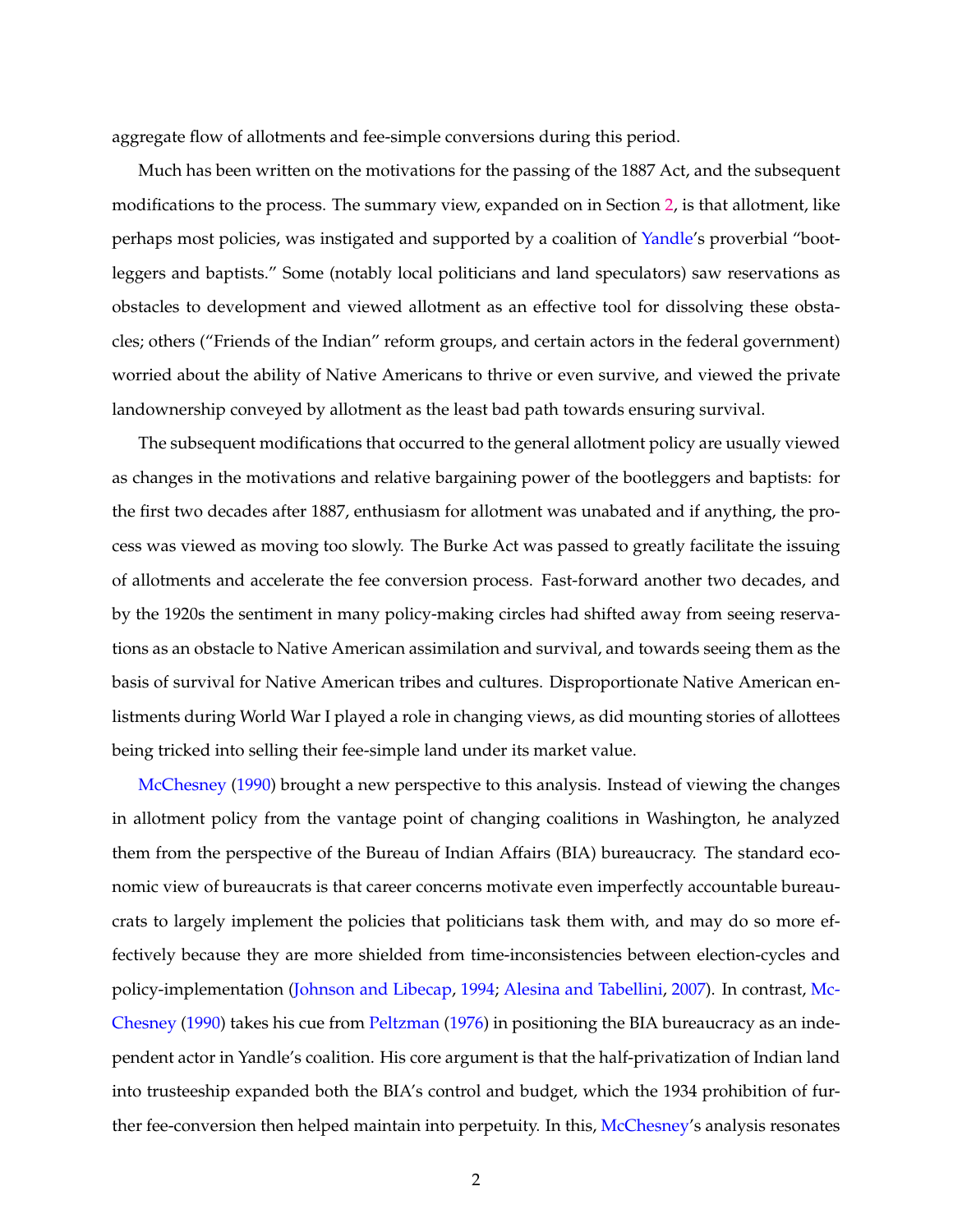with Pournelle's Iron Law of Bureaucracy, as well as with [Scott'](#page-23-3)s (2008) seminal analysis in *Seeing like a State*.

Building on both [Yandle'](#page-23-1)s view of political coalitions and [McChesney'](#page-22-1)s view of the collective motivation and behavior of bureaucratic institutions, the present paper examines how much discretionary room was left in all this for the motivations and actions of *individual* BIA bureaucrats to influence the overall process. All allotted trust lands were administered by a reservation's local BIA agent (often referred to as simply "Indian agents"), and these agents had enormous discretion when it came to declaring allottees "competent" and thus granting them full fee simple rights to their land [\(Dippel and Frye,](#page-21-2) [2021\)](#page-21-2).

Local BIA agents were federally appointed citizens tasked with overseeing the governments assimilation campaign. Federal patronage appointments were common in this era and agents were well compensated [\(Johnson and Libecap,](#page-22-2) [1994\)](#page-22-2). In addition to handling land allotment, their duties included supervising the education of children, encouraging work among adults, managing finances, and reporting to the BIA in Washington D.C. [\(Office of Indian Affairs,](#page-22-3) [1877\)](#page-22-3). Regarding land allotment, agents were directed to assess "competency" by evaluating the patentees' ability to speak english, literacy, self-sufficiency, and other perceived characteristics of assimilation. In 1913, the Secretary of Interior appointed additional special agents under the newly formed *Competency Commission* to travel across reservations and conduct interviews with the goal of accelerating the fee-patenting process.

A variety of statistical approaches have been used by researchers interested in whether leaders affect aggregate outcomes in large organizations: for example, [Bertrand and Schoar](#page-21-3) [\(2003\)](#page-21-3) study the effect of CEOs on firm-level outcomes, [Jones and Olken](#page-22-4) [\(2005\)](#page-22-4) investigate the effect of national leaders on country-level outcomes, [Yao and Zhang](#page-23-4) [\(2015\)](#page-23-4) study the effect of mayors on cities, and [Dippel and Heblich](#page-22-5) [\(2021\)](#page-22-5) study the effect of activists and agitators on changes in aggregate social attitudes. Each of these papers uses distinct approaches for statistical identification. Here, we follow the RIFLE ("randomization inference for leader effects") method proposed by [Berry and](#page-21-4) [Fowler](#page-21-4) [\(2021\)](#page-21-4): BIA agents' tenures on a given reserveration are bloc-randomized and reshuffled so that the number of agents, and the distribution of their different tenure lengths are held constant within a reservation's history, but the order of tenures and their mapping to specific agents are permuted. This is permuted many times and the resulting goodness-of-fit (GoF) measures in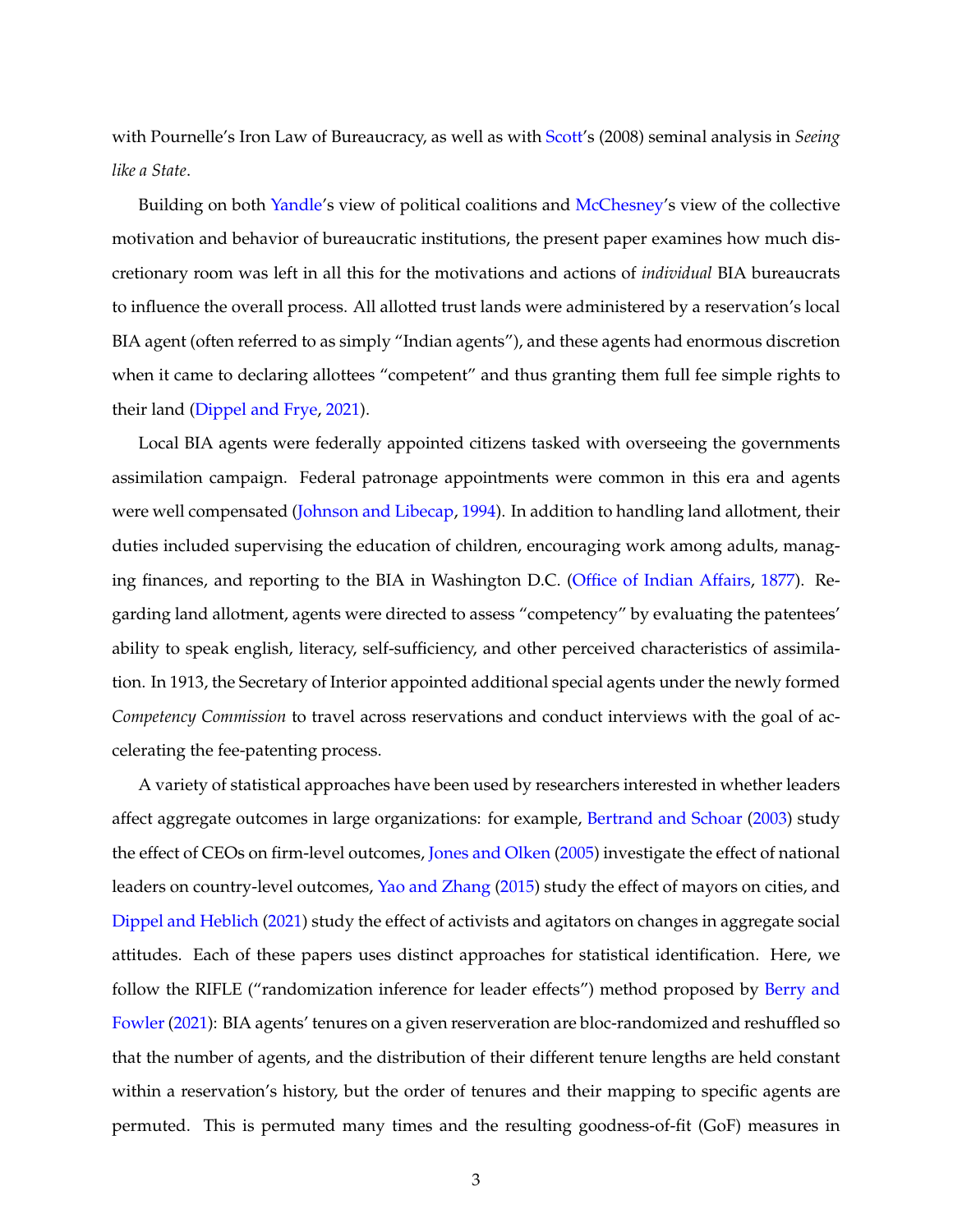explaining outcome variation are compared to the GoF measure when the true agent-data is used.

Using RIFLE, we find that the assignment of individual agents was important, in the sense that using the true rotation of agents to explain the rate of fee-conversions on a reservation delivers a much better GoF on the outcome data than permuted data does. As an important check on the logic of our approach, we test what happens when we incorporate the Competency Commission as an agent in our analysis (with the commission replacing the local BIA agent while it is assigned to a reservation). Consistent with the powers vested in the commission, and with its stated purpose of speeding up fee-conversion, we find that the GoF goes up when we include it, and—more importantly—that the difference in GoF between permuted and true data increases when the commission is included in both.

We also ask a broader question in the study of organizational economics and organizational behavior: to what extent is bureaucratic discretion a function of clear policy guidance provided from the top of bureaucracy. To answer this question, we compare the beginning and the end of the allotment period, when there was no clear and cohesive policy guidelines about conversion to fee, to the middle period, when the Burke Act had created a very clear and cohesive such policy guideline. The contrast we find is directionally intuitive but nonetheless striking in its starkness: agent fixed effects were very important during the beginning and the end of the allotment period, when there was a lack clear policy guidance, and they did not matter at all during the middle period, when there was very clear federal policy guidance.

Our results speak to the aforementioned growing social science literature on the individual discretion of bureaucrats, judges, administrators and politicians in shaping aggregate outcomes, including government policies.<sup>[1](#page-4-0)</sup> From this perspective, our empirical application falls in an interesting time, because Indian Allotment coincided with the transition-phase between the end of the patronage system and beginning of the professionalisation of the federal bureaucracy in the U.S. [\(Johnson and Libecap,](#page-22-2) [1994\)](#page-22-2).<sup>[2](#page-4-1)</sup>

The present paper secondly speaks to a body of literature on economic development in indigenous communities, and its relationship to property rights over land [\(Trosper,](#page-23-5) [1978;](#page-23-5) [Johnson and](#page-22-6)

<span id="page-4-0"></span><sup>&</sup>lt;sup>1</sup> [This literature is related to, but distinct from the "judge fixed effect" literature that uses the random assignment](#page-22-6) [of bureaucrats, judges, or case workers to individual cases as a source of](#page-22-6) *individual*-level exogenous shocks. See, for example, [Kling](#page-22-7) [\(2006\)](#page-22-7); [Di Tella and Schargrodsky](#page-21-5) [\(2013\) for early applications.](#page-22-6)

<span id="page-4-1"></span><sup>&</sup>lt;sup>2</sup> [This transition occurred in Europe at the same time, as explored in](#page-22-6)  $X_{u}$  [\(2018\)](#page-23-6).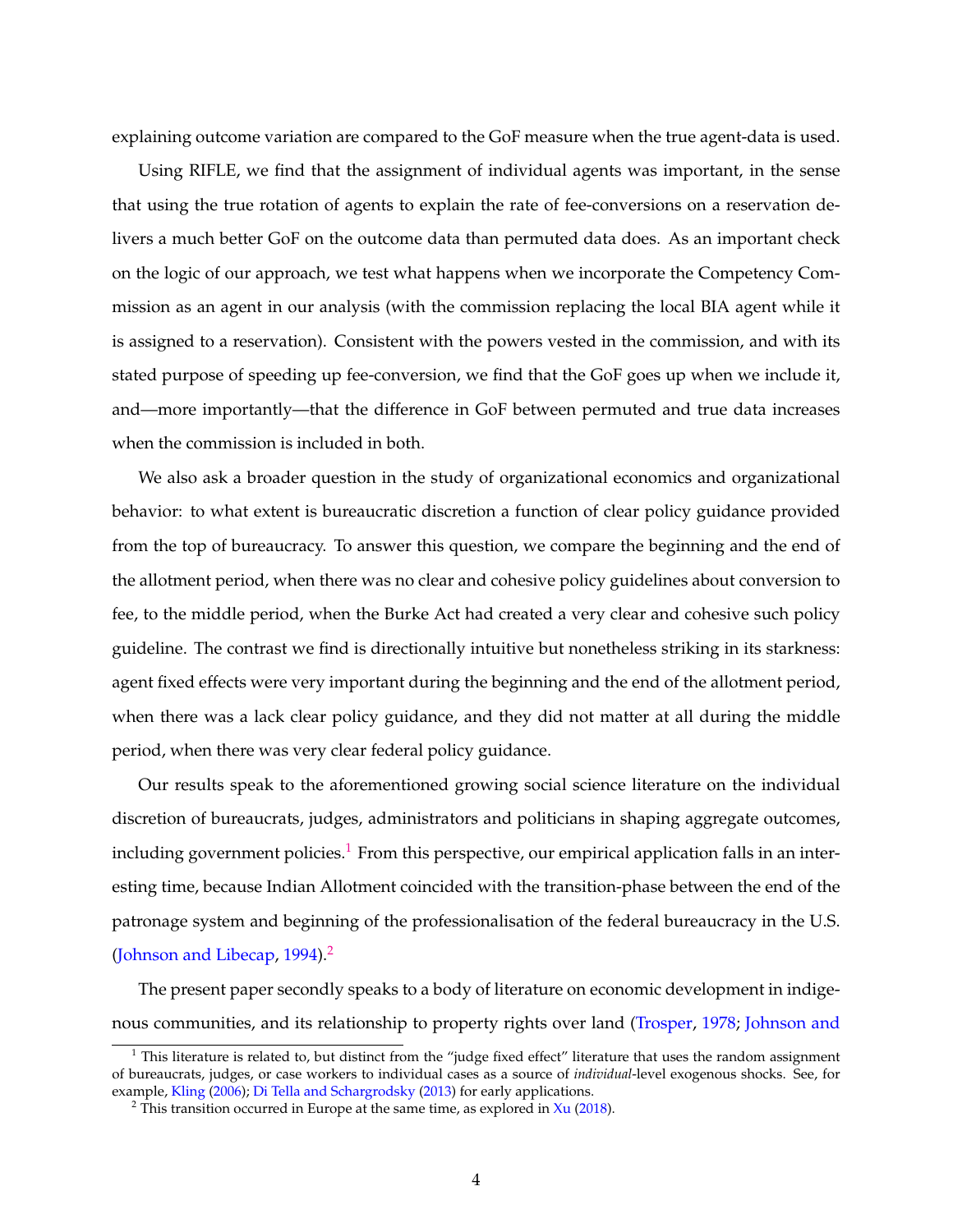[Libecap,](#page-22-6) [1980;](#page-22-6) [Libecap and Johnson,](#page-22-8) [1980;](#page-22-8) [Anderson,](#page-21-6) [1995;](#page-21-6) [Alcantara,](#page-21-7) [2007;](#page-21-7) [Anderson and Parker,](#page-21-8) [2008;](#page-21-8) [Dippel,](#page-21-9) [2014;](#page-21-9) [Russ and Stratmann,](#page-23-7) [2014;](#page-23-7) [Carlos, Dippel, Frye, Johnsen, Le Dressay, Leonard,](#page-21-10) [Lewis, Miller, Nickerson, Parker, et al.,](#page-21-10) [2016;](#page-21-10) [Leonard, Parker, and Anderson,](#page-22-9) [2020;](#page-22-9) [Dippel, Frye,](#page-22-10) [and Leonard,](#page-22-10) [2020;](#page-22-10) [Alston, Crepelle, Law, and Murtazashvili,](#page-21-11) [2021;](#page-21-11) [Carlos, Feir, and Redish,](#page-21-12) [2021;](#page-21-12) [Miller and Gregg,](#page-22-11) [2022\)](#page-22-11). Had the policy of Indian allotment run its full course, then the considerable discretion of BIA agents that we document would have ultimately not have mattered in that all land would ultimately been allotted and then converted to fee. However, since the policy did not run its full course, and the spatial distribution of land titles on reservations has remained essentially frozen in place since 1934, it follows that the idiosyncratic preferences of local BIA agents a century ago have lasting effects on reservations even today.

# <span id="page-5-0"></span>**2 Background**

The U.S. reservation system was a result of military conflict between Indian nations and the U.S. government fueled by Westward Expansion and increasing land dispossession in the Nineteenth century. The pace of reservation formation was slow while military power was balanced, but it accelerated rapidly once the invention of the Hotchkiss gun tipped military technology irrevocably in the U.S. government's favor, culminating in the tragic 1890 Wounded Knee Massacre [\(Ander](#page-21-13)[son and Mc Chesney,](#page-21-13) [1994\)](#page-21-13). By that point, the "Indian problem" had fundamentally changed in nature, from a military one to an administrative one centered on what to do with the reservation system then in place.

Three sets of actors were concerned with the reservations, as they emerged from the Indian Wars. To the federal government, reservations were a thorny problem because they legally constituted foreign nations located inside the U.S. territorial boundaries [\(Carlos et al.,](#page-21-12) [2021\)](#page-21-12). Local governments and land speculators west of the Mississippi saw reservations as a political obstacle because they occupied a huge share of the land base of many of Western states. Finally, "Friends of the Indian" social reformers—motivated by the causes and concerns that would soon give rise to the Progressive Era—viewed reservations as hindrance to the cultural assimilation of Native Americans because they fostered a communal social organization that was inherently steeped in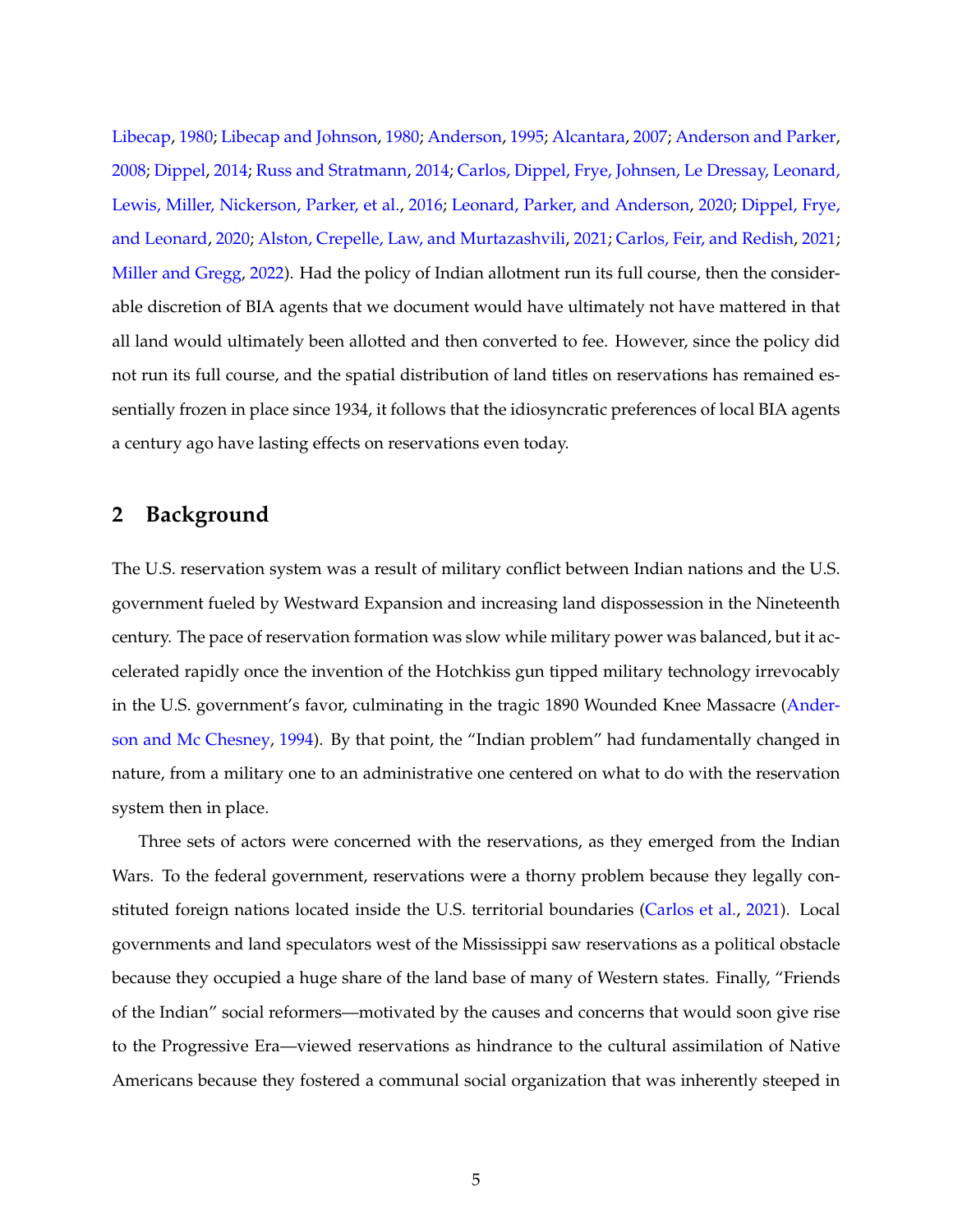tribal traditions.[3](#page-6-0) *Kill the Indian to save the man* was the mantra of many reformers.[4](#page-6-1)

All three groups favored the break-up of reservations and their division into individually owned land allotments as the solution to their various concerns. They formed a powerful coalition of [Yandle'](#page-23-1)s proverbial "bootleggers and baptists." The reformers were the baptists, who viewed private land ownership as the best way of achieving cultural assimilation and economic development [\(Carlson](#page-21-0) [1981,](#page-21-0) p80, [Otis](#page-22-12) [2014\)](#page-22-12). State and local politicians and land speculators were the bootleggers who wanted to free up surplus lands for white settlement. The federal government combined a bit of bootlegging with a bit of baptism, as the proceeds from the sales of the surplus land were to be held in trust and appropriated at the discretion of Congress for "education and civilization" [\(Banner,](#page-21-14) [2009\)](#page-21-14). Backed by this powerful coalition, Henry Dawes introduced an allotment bill to the Senate in 1886. On February 8, 1887, President Grover Cleveland signed the *General Allotment Act* into law, which authorized the president, through the *Office of Indian Affairs* (the BIA's precursor), to survey and allot reservation lands [\(Banner,](#page-21-14) [2009\)](#page-21-14).

The partial alignment of interests between land speculators and social reformers only went so far. In particular, reformers were concerned that Native Americans may be swindled out of their newly acquired land on unfavorable terms in an unfamiliar land market. As a result, lands allotted to Native Americans were initially to be held in trust by the federal government for a period of 25 years or until the local Indian Agent declared a landholder to be "competent" to hold full feesimple property rights. During this trust period, lands could not be sold, used for collateral, or written into wills. Major leasing activity or changes to land use also required approval of the local Indian Agent.

Had the Dawes Act run its full course, all reservations would have *eventually* been fully allotted, and all allottees would have *eventually* seen their land rights converted to fee simple. The Act's natural end result would have been for reservations to become no more than spatial clusters of Native American individuals, and tribes themselves would have become landless political units with no territory to govern, rendering them powerless. The federal government's enthusiasm for this end result was reflected in Theodore Roosevelt's first annual message to Congress in December 1901, which included the following passage: "*The General Allotment Act is a mighty pulverizing*

<span id="page-6-0"></span><sup>3</sup> The two main reformist groups were the *Indian Rights Association* and the *National Indian Defense Association*, respectively formed in 1882 and 1885.

<span id="page-6-1"></span><sup>4</sup> Quote from an 1892 speech by Capt. Richard Pratt, founder of the first Indian boarding school in Carlisle, PA.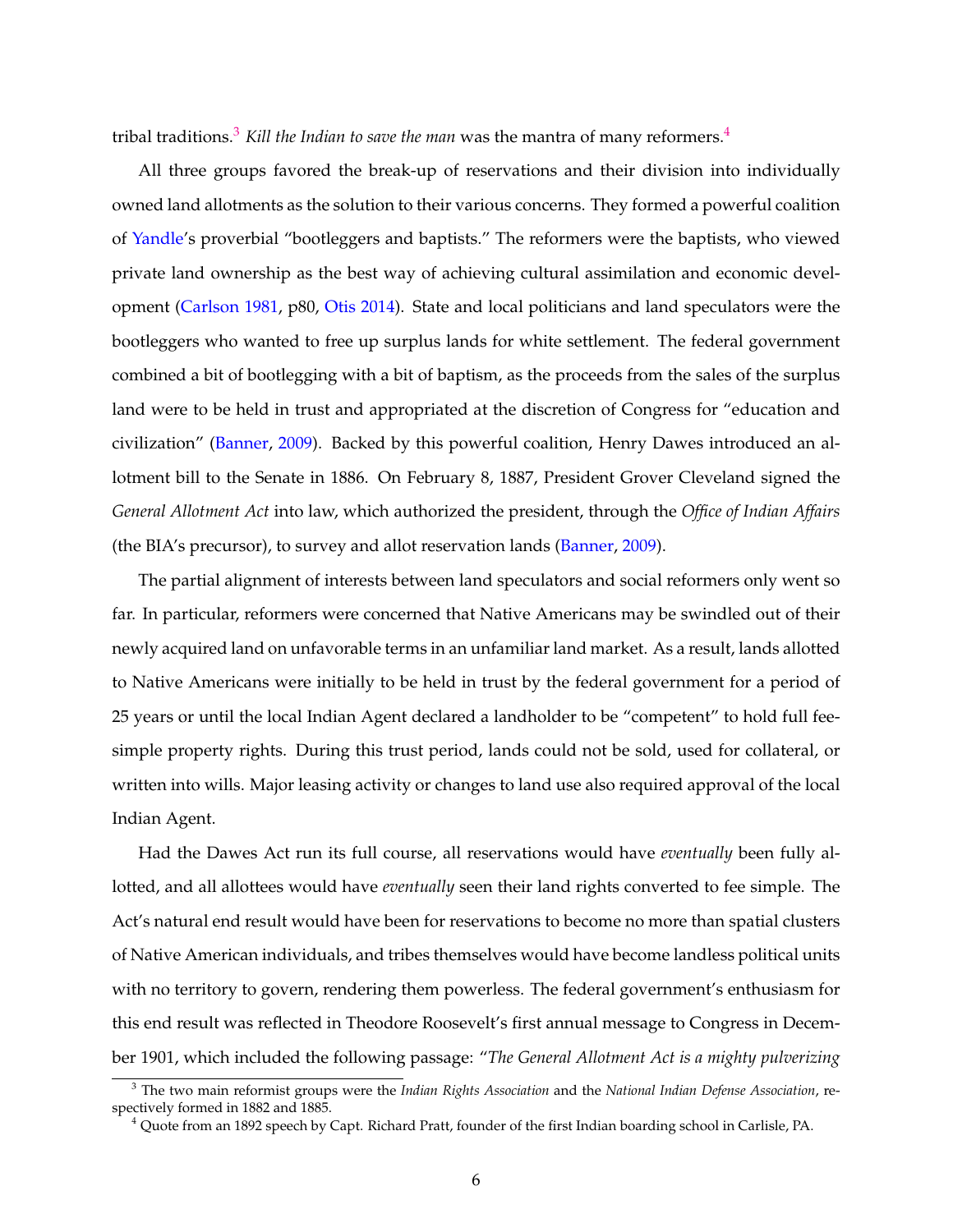*engine to break up the tribal mass. It acts directly upon the family and the individual*." It did not turn out this way.

By the 1930s, sentiment within the BIA had turned against allotment, partly because of the failures of allotment reported in the [Meriam](#page-22-0) report, and partly because the BIA, like any admin-istrative agency, tried to protect its own relevance as a trustee of the land [\(McChesney,](#page-22-1) [1990\)](#page-22-1). In 1934, Commissioner of Indian Affairs John Collier introduced the Indian Reorganization Act (IRA) and ended allotment. Reservations that had not yet been surveyed by the BIA at that point would never become allotted at all (unallotted reservations play no role in our empirical analysis); the IRA kept allotted-trust land in trusteeship status indefinitely; already-converted fee-simple land remained fee simple; and unallotted lands remained under tribal ownership (held in trust with the federal government) to the present day. The IRA's legacy was to freeze into perpetuity whatever patchwork of individually owned allotted-trust plots, individually owned fee-simple plots, tribally owned plots, and surplus lands existed in 1934.

The partial completion of allotment raises a number of questions about how lands were selected for allotment and subsequent conversion to fee simple. Allotments were mandatory on an allotted reservation, and that there was no explicit policy about selecting land for allotment. Allottees could select a plot, but often did not, in which case the *allotting agents* determined the assignment of allotments [\(Banner,](#page-21-14) [2009;](#page-21-14) [Otis,](#page-22-12) [2014;](#page-22-12) [Carlson,](#page-21-0) [1981\)](#page-21-0). It is unclear whether *allotting agents* knew much about differences in land quality across parcels they were allotting [\(Bureau of](#page-21-15) [Indian Affairs](#page-21-15) , 1887–1926). The 1928 Meriam report, characterized the process as follows: "*The original allotments of land to the Indians were generally made more or less mechanically. Some Indians exercise their privilege of making their own selections [...]; others failing to exercise this right where assigned land. Often Indians who exercise the privilege made selections on the basis of the utility of the land as a means of continuing their primitive mode of existence. Nearness to the customary domestic water supply, availability of firewood, or the presence of some native wild food were common motives*" [\(Meriam,](#page-22-0) [1928,](#page-22-0) p470).<sup>[5](#page-7-0)</sup>

In terms of the conversion of trust lands to fee simple, the competency rules suggest that conversion was in large part a function of the age of an allotment (time passed since initial allotment).

<span id="page-7-0"></span><sup>5</sup> Meriam's report was written for the Institute of Governmental Research, a precursor of Brookings Institution. The report was concerned with the socio-economic conditions on reservations, with special attention to allotment.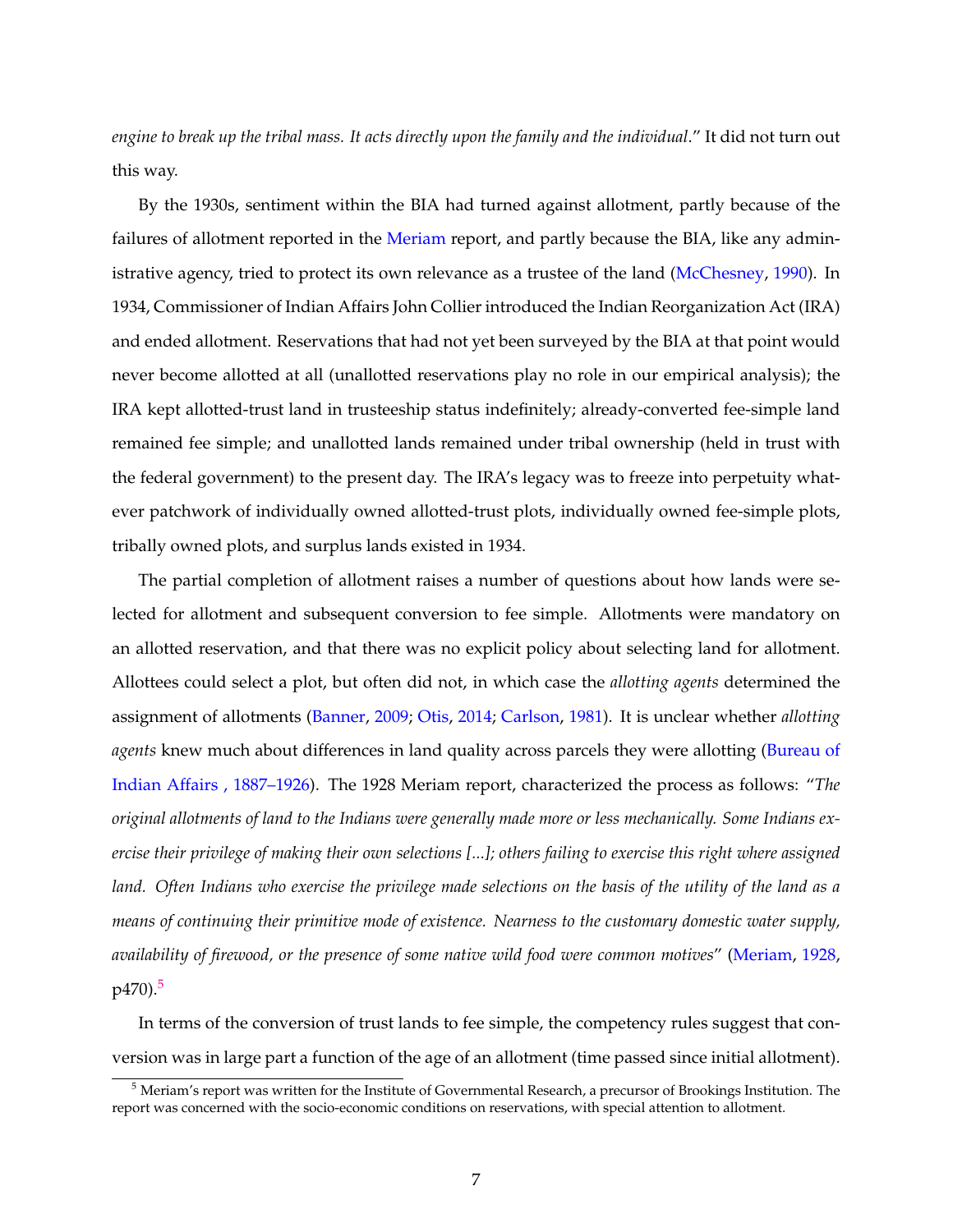However, [Dippel and Frye](#page-21-2) [\(2021\)](#page-21-2) also find evidence that some allottees responded to the incentives of the allotment policy by *signaling* their competency (read "cultural assimilation") to the BIA agents through acts like going to church and wearing "civilized dress."

How much influence did individual bureaucrats exert in this process? The historical and institutional narrative surrounding allotment makes it clear that agents possessed considerable dis-cretionary room over the assignment of allotments [\(Banner,](#page-21-14) [2009;](#page-21-14) [Otis,](#page-22-12) [2014;](#page-22-12) [Carlson,](#page-21-0) [1981\)](#page-21-0).<sup>[6](#page-8-0)</sup> This discretion appears to have been paired with fairly idiosyncratic views on allotment itself. Some primary accounts of the era suggest *allotting agents* might have attempted to sway allottees away from better lands, or lands that may be more valuable for sale as surplus. While some primary accounts suggest that *Indian agents* may have accelerated the transfer to fee simple for pernicious reasons, knowing that first-time landowners inexperienced with property right may be conned into selling their land under value, other accounts suggest *Indian agents* may have slowed down the transfer to fee simple based on the exact opposite motivation.

We find statements about the importance that individual BIA agents's preferences had for implementation in the [Bureau of Indian Affairs](#page-21-15) Annual Reports, and one particular passage characterizes three preference-types among agents " *Those who believe in the wisdom of tribal ownership and in the policy of continuing the Indian in his aboriginal customs, habits, and independence, opposite because it will eventually dissolve the tribal relationships and calls his absorption into the body politic. On the other hand, those who expected that the severalty act would immediately open to public settlement long coveted Indian lands, oppose it because they have learned that these expectations will not be realized. There is a third class of persons who are heartily in favor of allotting Indian lands, but who are apprehensive that, under the flexible terms of the allotment act, allotments may be forced upon Indians before they are ready to receive, use, and hold them.*" These idiosyncratic views coupled their considerable discretion suggest that the identity of the local agents may have been an important part of the process of allotment.

We use a novel data set developed in [Dippel et al.](#page-22-10) [\(2020\)](#page-22-10) to shed new light on the importance of bureaucratic discretion in the conversion of lands from allotted trust to fee simple. This data set maps the universe of historic land re-titling (including allotments) from the *Bureau of Land Management* (BLM) onto the *Public Land Survey System* (PLSS). This mapping creates for each 160-acre

<span id="page-8-0"></span><sup>6</sup> Agents' other responsibilities included preventing conflicts with settlers, licensing purchases or sales of Indian lands, distributing annuities from the federal government, and coordinating with the US Army.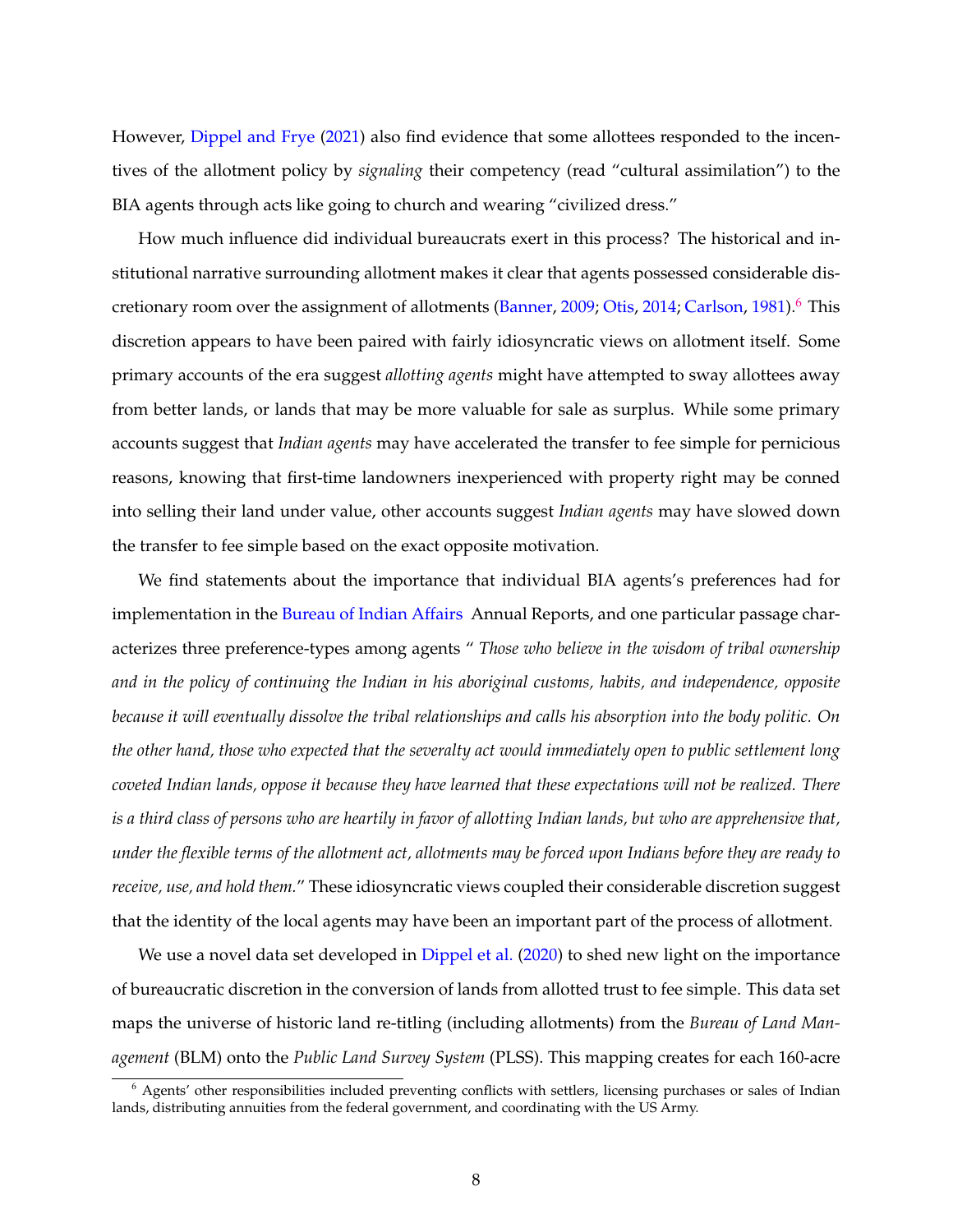quarter-section a full history of legal titles it was held under, including the corresponding trans-action dates.<sup>[7](#page-9-0)</sup> One clear stylized fact in these data is that there are substantial differences in the process of *initial allotment* across reservations. Whereas individual Indian Agents had discretion over which landholders were "competent" to receive fee simple title early, the timing and nature of allotment at the reservation level was more complex.

<span id="page-9-1"></span>

Figure 2: Variation in the Allotment Process Across Reservations

*Notes*: This figure depicts flow of land out of tribal ownership into allotted trust, fee simple, surplus, or government ownership. The width of each bar represents the share of land in a given category. Nodes (points where changes in color occur) represent reservation-level averages for the date of transition from one type of land ownership to another. In reality, there may be a more continuous flow of land from one category to another (especially for conversion to fee).

<span id="page-9-0"></span> $7$  Once land becomes fee-simple its legal status enters an absorbing state, and subsequent private sector transactions and sales of land are not reported in the BLM data.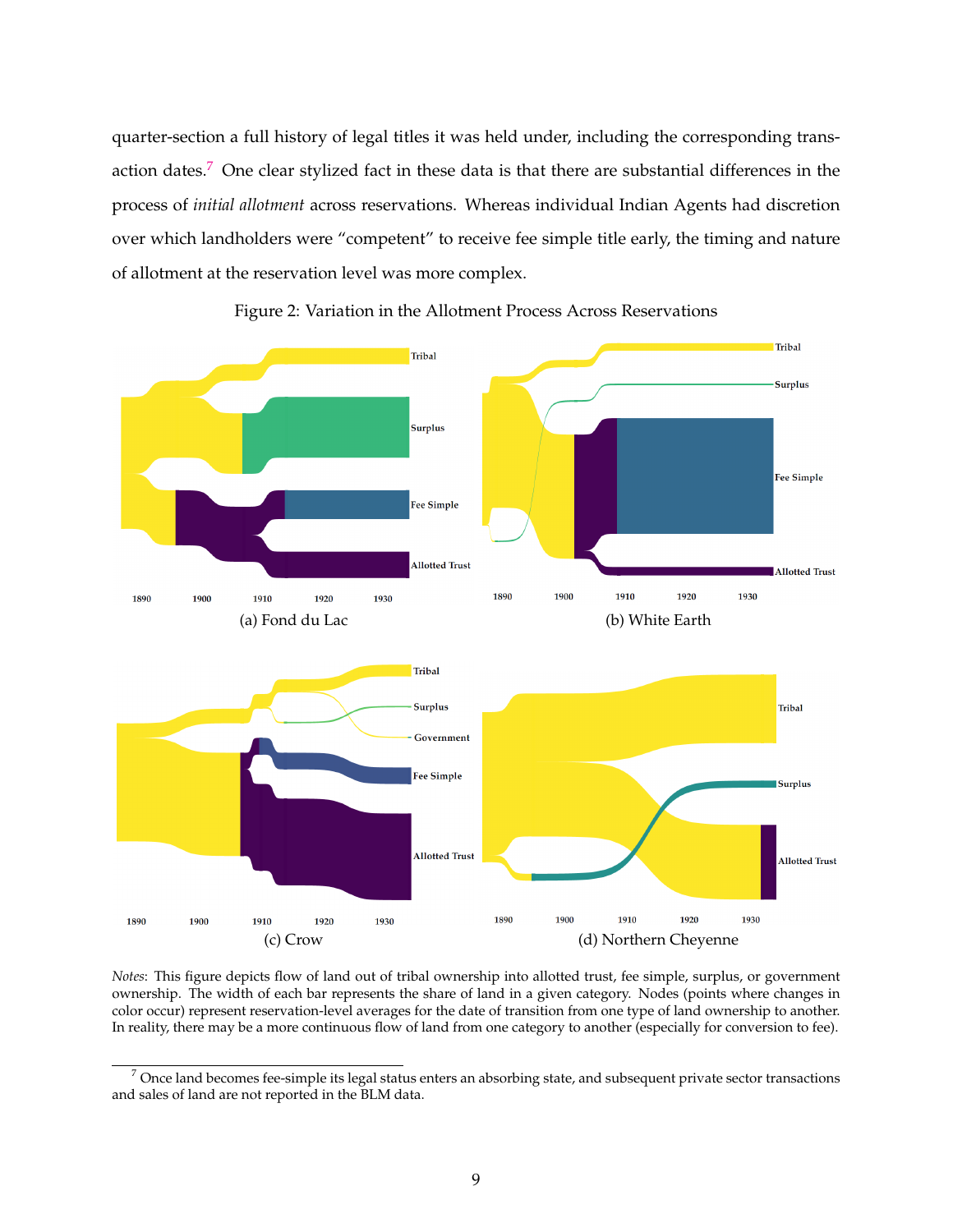Figure [2](#page-9-1) provides a stylized depiction of the flow of land out of tribal ownership for four example reservations that are representative of how the process played out more broadly. The thickness of each bar represents the share of land in a given land tenure class, while the shifts in color denote the dates of major changes to land tenure (e.g., allotment, conversion to fee, or declaration of surplus land).<sup>[8](#page-10-0)</sup> Panel (a) depicts the Fond du Lac reservation in Minnesota, where about  $44\%$ of the land was allotted to individuals with another 48% declared surplus and opened for white settlement, and the remainder retained by the tribe. Of the land that was allotted, roughly half was converted to fee simple.

Panel (b) of Figure [2](#page-9-1) depicts allotment on the White Earth Reservation (also in Minnesota), and provides an interesting contrast to Fond du Lac. On White Earth, nearly the entire reservation was allotted, moreover nearly all allotted land was converted to fee simple. The share of tribal and surplus land is negligible in this case. Panel (c) depicts still another example on the Crow Reservation, where most land was allotted, but very little allotted land was converted to fee. In addition, some land on the Crow Reservation was allocated to the State of Montana. Finally, Panel (d) depicts the Northern Cheyenne Reservation, where only about half the reservation was allotted, with a small amount of surplus. Interestingly, Northern Cheyenne was allotted so late that none of the land converted to fee-simple ownership before 1934.

The upshot of Figure [2](#page-9-1) is that the allotment process played out very differently on different reservations. These differences in the patterns of *initial allotment* were not a function of the identity of the local BIA agents. Instead, they were were a function of broader reservation-level factors that shaped the overall approach that the BIA took to a reservation's allotment process. These factors included land quality, distance to mining activity, population pressure, amount of available land for surplus, and proximity to railroads [\(Leonard et al.,](#page-22-9) [2020\)](#page-22-9). We investigate the decision over which reservations to allot and how to allot them in a separate paper, while our focus here is exclusively on the conversion of allotted land to fee-simple land.

<span id="page-10-0"></span> $8$ We approximate these dates with reservation-level averages here for simplicity of exposition). In reality, there may have been multiple waves of allotment on a given reservation, as well as a more continuous flow of land from allotted trust to fee simple.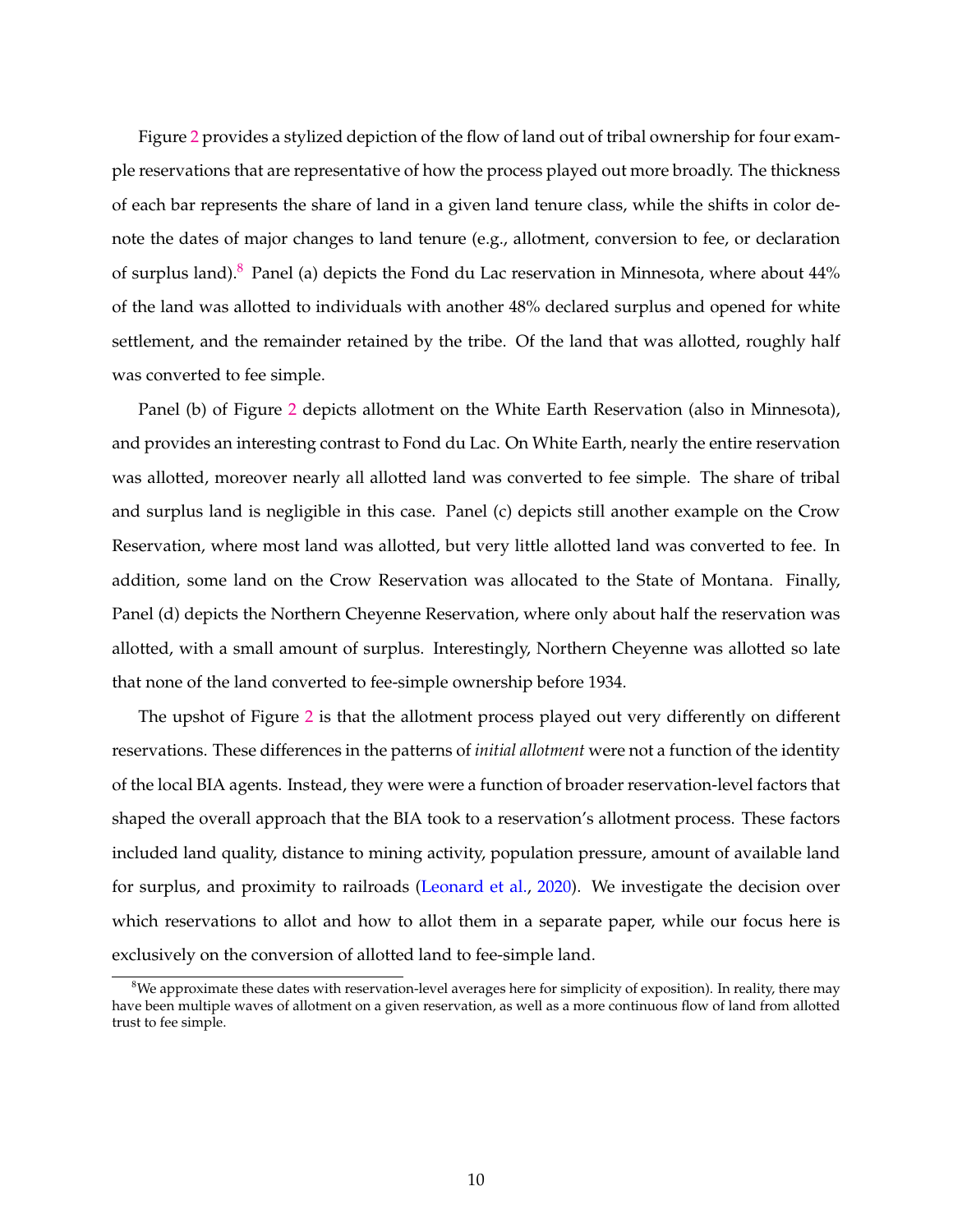### <span id="page-11-0"></span>**3 Data**

#### **3.1 Allotment data**

Following approval from the President, each land patent issued on a reservation was filed with the General Land Office (GLO). These patents—subsequently digitized by the Bureau of Land Management (BLM)—record the transfer of land titles from the federal government to individuals. Each patent contains information regarding the patentee's name, the specific location of the parcel(s), the official signature date, total acreage, and the type of patent issued. These patents include—among other things—cash sales, all homestead entries, grants to railroads and states, and Indian allotments. An important feature of the GLO data is that we can see the date on which each allotment was issued and the date on which it was converted into fee simple, if ever. This ability to follow the individual allotments and when they were converted to fee simple allows us to identify them as either allotted-trust or fee-simple lands in any given year. For the purposes of the present paper, we aggregate these into a reservation-year panel dataset, where each observation gives the aggregate cumulative number of allotments issued and converted to fee simple. (Figure [1](#page-1-0) depicts the nationwide non-cumulative flow-aggregates of the same data from 1887–1934.)

#### **3.2 The Indian Agents**

To quantify the effects of local agents on the conversion of allotted trust patents to fee simple, we construct a complete reservation-year panel of Indian Agents from 1879–1940. Our primary source of agent information is from the Department of Interior employment rosters recorded in the Official Register of the United States  $(1934)$ .<sup>[9](#page-11-1)</sup> The records provide agent name, birthplace, position title, and annual pay. Each agent is listed by agency and city. We supplement these records with agent narratives included in the annual Bureau of Indian Affairs Reports. Each agent was required to produce a summary of agency events, which were included in the annual reports until 1907. We recorded each agents name from the end of the summary. We are also able to compare these records with the agent names listed in the *Indian Census Rolls* (ICR). The ICR were annual censuses collected by the BIA on reservations; and have been digitized by [Dippel and Frye](#page-21-2)

<span id="page-11-1"></span><sup>&</sup>lt;sup>9</sup>The Official Registers were published biennially over the entire period of interest.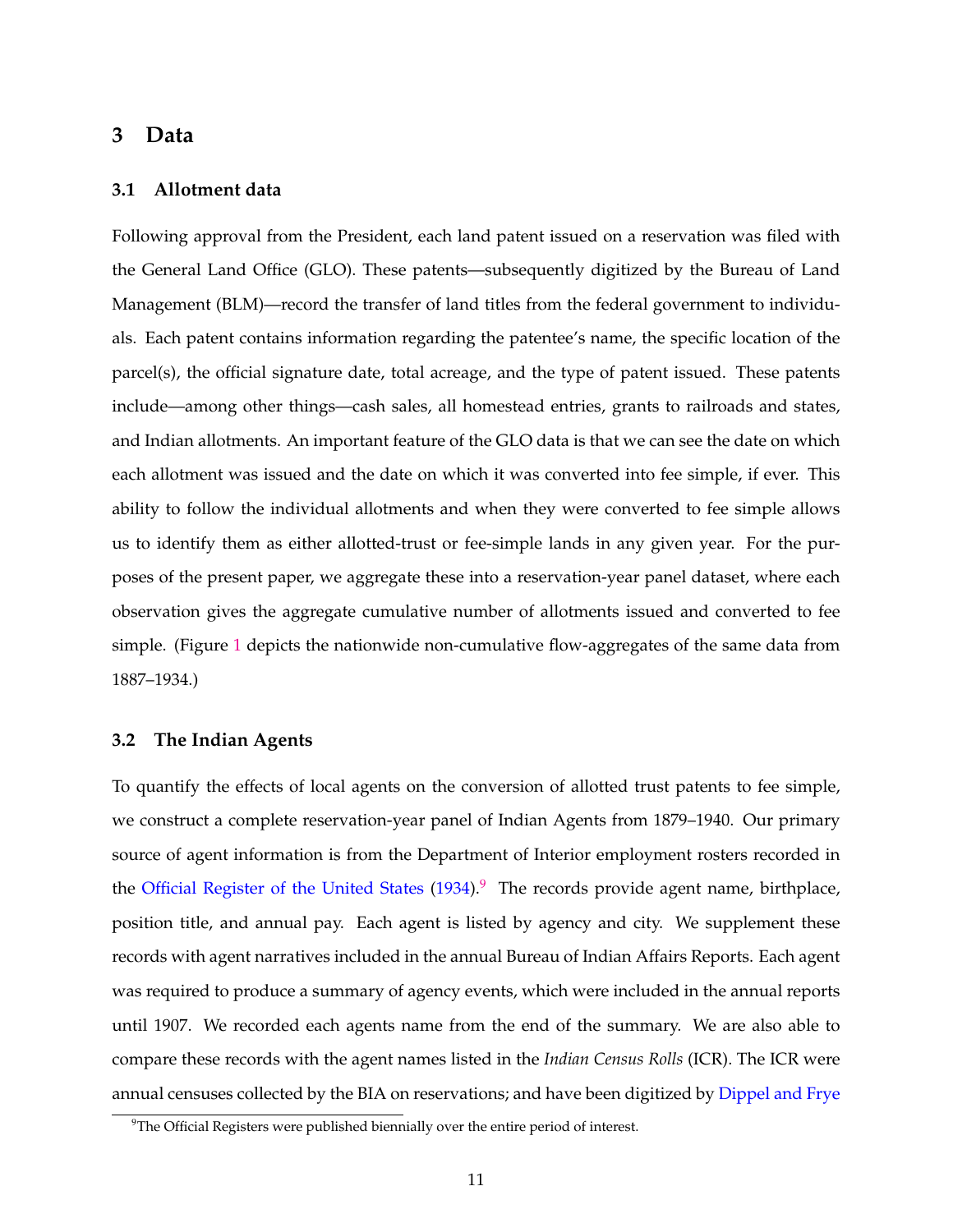[\(2021\)](#page-21-2). These three sources give us an agency-year panel that specifies the local Bureau of Indian Affairs agent.

Over the 60 years of interest, responsibility over reservations is often transferred across agencies. Additionally, agencies are often consolidated, split, created, and terminated. Records from the prior data sources are associated with agency names at the time. To match agent names to agencies and reservations requires creating multiple crosswalks.

- Crosswalk 1: Reservation to Master Agency List This crosswalk relies on creating an agency history that tracks the reservations under each agency at each point in time. To create this history, we relied on National Archives records that outlined the transfer of agencies over time and information from familysearch.org, a genealogy website that has additional information on each agency over time. Using these records we assigned each modern reservation to the appropriate historic agency at each point in time.
- Crosswalk 2: Master Agency to Agent Names These crosswalks rely on connecting the agency names in the Master Agency List to the recorded agencies in the three data sources described above. The Master Agency list corresponds to the official agency in charge of reservations, but often the records used old agency names are modified agency names. For each data source, we hand-matched the Master Agency with the recorded agency in the source.

The combination of these crosswalks with the agency-year panel results in a reservation-year panel that specifies the identity of each agent that oversaw the conversion of patents to fee simple in every year.

#### **3.3 The Process of Converting Allotments to Fee Simple**

Figure [1](#page-1-0) shows the aggregate flow of initial allotments and conversions to fee. This picture confounds the conversion of existing allotments into fee simple with the creation of new allotments as well as with new reservations being brought into the allotment process. To get a clearer view of the aggregate process of converting allotments into fee simple, we create a panel dataset in which one observation is a reservation  $r$  in year  $t$ , each  $r$ 's time-series begins when allotment begins and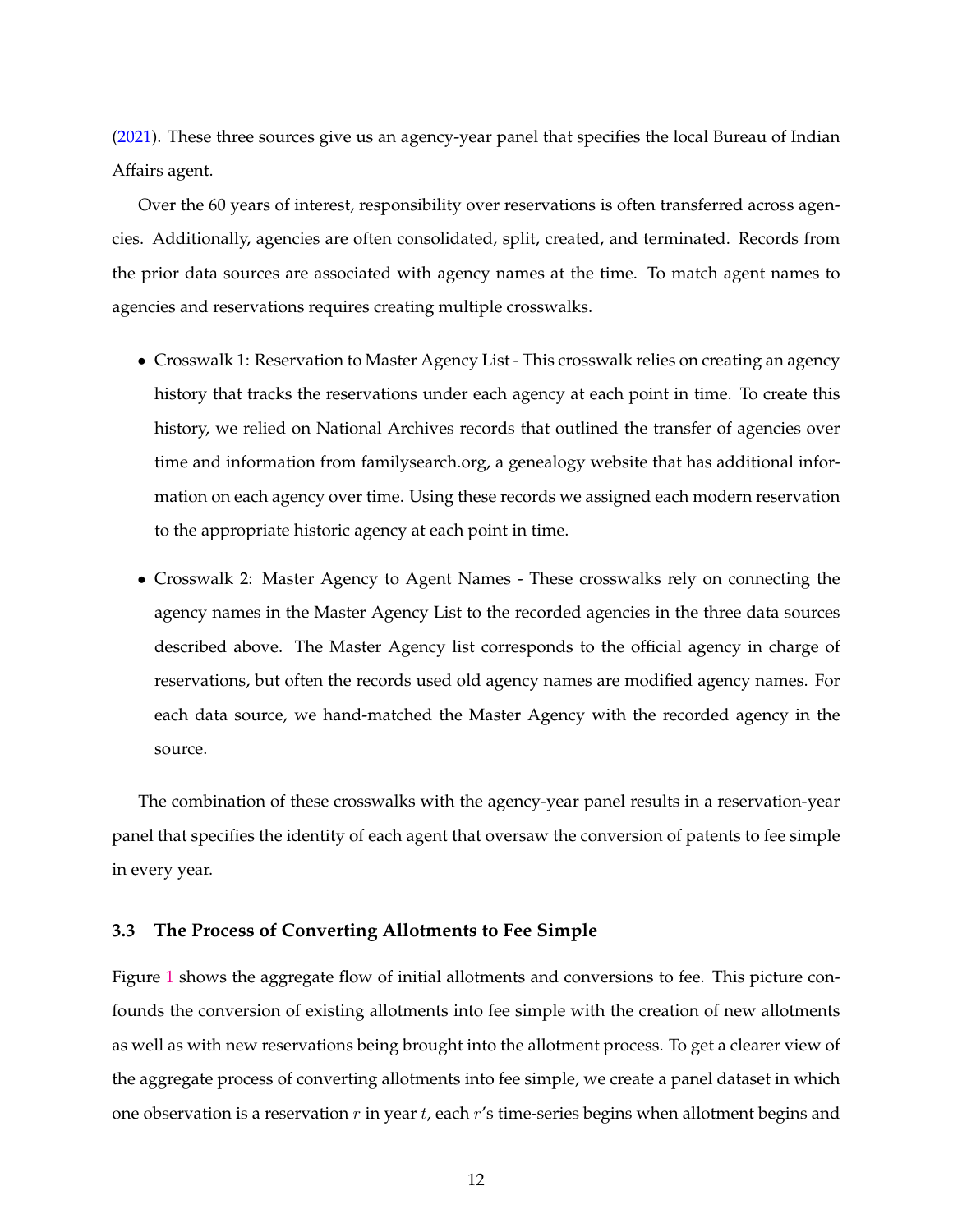runs to 1934 (i.e. the panel is unbalanced with different start dates but it has shared end dates). In this dataset, we regress r's share of allotments that have been converted to fee simple on only a set of reservation and year fixed effects, as in

<span id="page-13-1"></span>
$$
y_{rt} = \mu_r + \mu_t + \epsilon_{rt} \tag{1}
$$

Figure [3](#page-13-0) displays the resulting coefficients on the year fixed effects  $\mu_t$ . The figure shows that in 1900, only about five percent of allotments had been converted to fee simple on the average reservation. The process visibly accelerated after 1907 with the passage of the Burke Act, and by 1915 about 20 percent of allotments had been converted. The conversion process continued to accelerate for a few more years, but began plateauing in the early 1920s with an average of about thirty percent of allotments having been converted. In the next section, we turn to the focus of our paper, investigating the role that individual agents played in shaping this aggregate pattern.

<span id="page-13-0"></span>

Figure 3: Regression of Share Allotments Converted to Fee

*Notes*: This figures plots the year fixed effects from a regression of reservation r's share of allotments that have been converted to fee simple on only reservation and year fixed effects.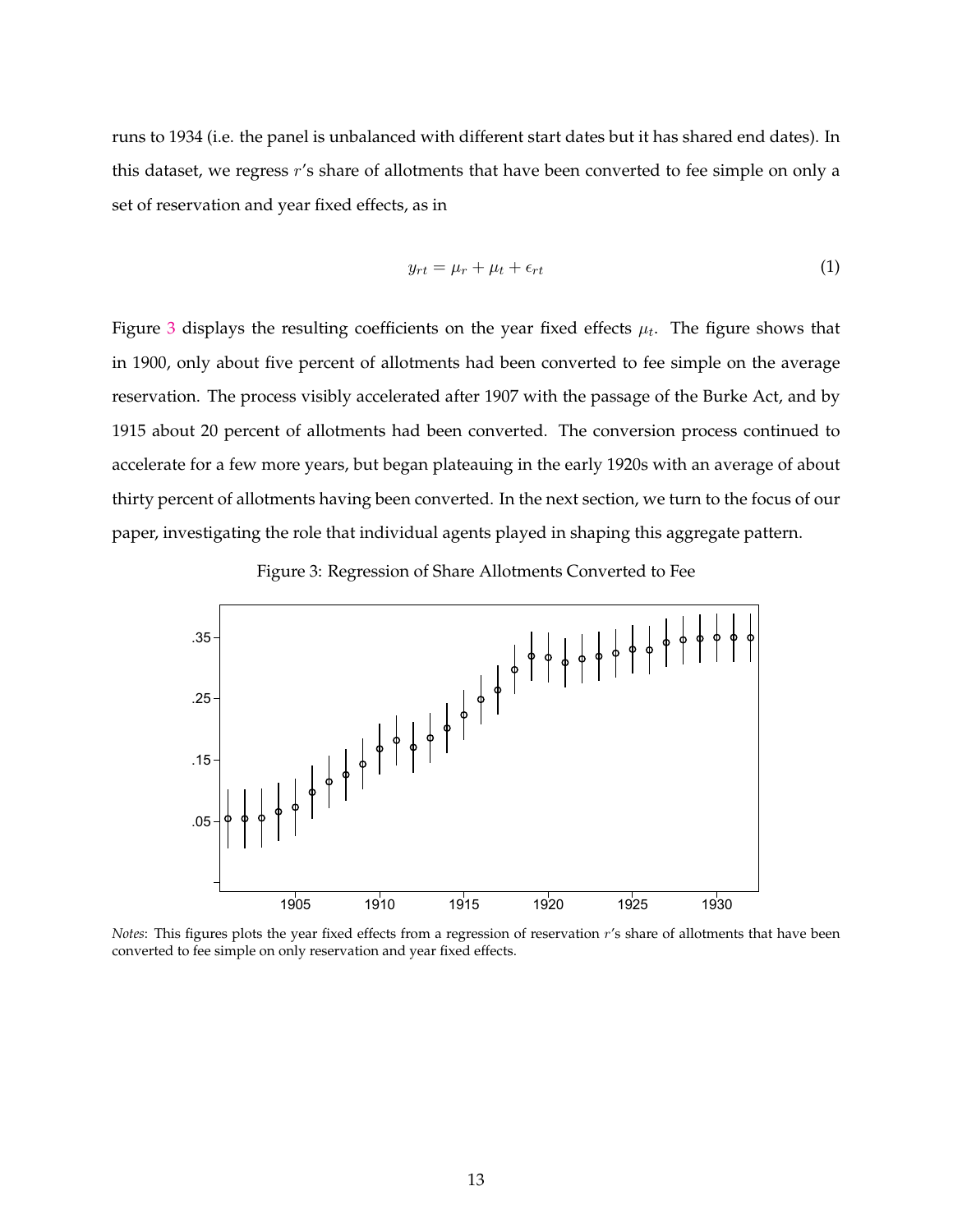### **4 Results**

In this section, we investigate the role of the BIA's individual Indian agents in the allotment process. More precisely, we ask whether two otherwise identical allotments would have had different prospects of being converted to fee simple if the conversion process had been administered by different agents on the ground. To answer this question we employ the "randomization inference for leader effects" (RIFLE) methodology advanced by [Berry and Fowler](#page-21-4) [\(2021\)](#page-21-4).

Other methods that have been employed in the empirical literature asking whether certain individuals matter for aggregate outcomes include methodologies that test for statistical trend breaks around personnel-changes (see, e.g. [Jones and Olken](#page-22-4) [2005\)](#page-22-4), and methodologies that test simply for the statistical significance of personnel fixed-effects estimated in panel regressions (see, e.g. [Bertrand and Schoar](#page-21-3) [2003](#page-21-3) and [Yao and Zhang](#page-23-4)  $2015$ .<sup>[10](#page-14-0)</sup> The first of these two alternative methodologies relies heavily on structural breaks in the outcome variable. This is not a major concern when studying normally distributed outcomes like economic growth, but it is not suitable for settings where the outcome changes slowly over "spells of years," or where the outcome is a "ratchet," i.e. the share of allotments converted increases monotonically over time. The second of these alternative methodologies relies heavily on the rotation of personnel across units of ob-servation. For instance, [Bertrand and Schoar](#page-21-3) [\(2003\)](#page-21-3) rely on observing individuals as the CEOs of multiple companies, and [Yao and Zhang](#page-23-4) [\(2015\)](#page-23-4) rely on observing individuals as the managers of multiple cities. [Berry and Fowler](#page-21-4) [\(2021\)](#page-21-4) point out that there is a general danger of assigning *spurious* statistical significance to fixed effects in such settings, and this danger increases the less personnel-rotation there is across units, because a unit fixed effect (e.g. a fixed effect for a company, city, or in our case a reservation) becomes harder to statistically distinguish from a series of personnel fixed effects.

Using RIFLE, a reservation's time-series is conceptualized as a series of BIA agent spells, and these spells are then bloc-randomized within the reservation, holding constant the distribution of different spell lengths within its history. Suppose agent A was assigned to a reservation from 1900–

<span id="page-14-0"></span> $10$  Another related literature uses the random assignment of personnel to individual cases. This literature is quite distinct in that the importance of personnel assignments is the identification strategy for identifying the effect of the personnel's decisions (e.g. guilty verdicts by a judge) on *individual*-level outcomes (e.g. individuals' earnings trajectories). See, for example, [Kling](#page-22-7) [\(2006\)](#page-22-7); [Di Tella and Schargrodsky](#page-21-5) [\(2013\)](#page-21-5); [Galasso and Schankerman](#page-22-13) [\(2014\)](#page-22-13); [Aizer and](#page-21-16) [Doyle Jr](#page-21-16) [\(2015\)](#page-21-16); [Melero, Palomeras, and Wehrheim](#page-22-14) [\(2017\)](#page-22-14); [Dobbie, Goldin, and Yang](#page-22-15) [\(2018\)](#page-22-15); [Frandsen, Lefgren, and](#page-22-16) [Leslie](#page-22-16) [\(2019\)](#page-22-16); [Berry and Fowler](#page-21-4) [\(2021\)](#page-21-4).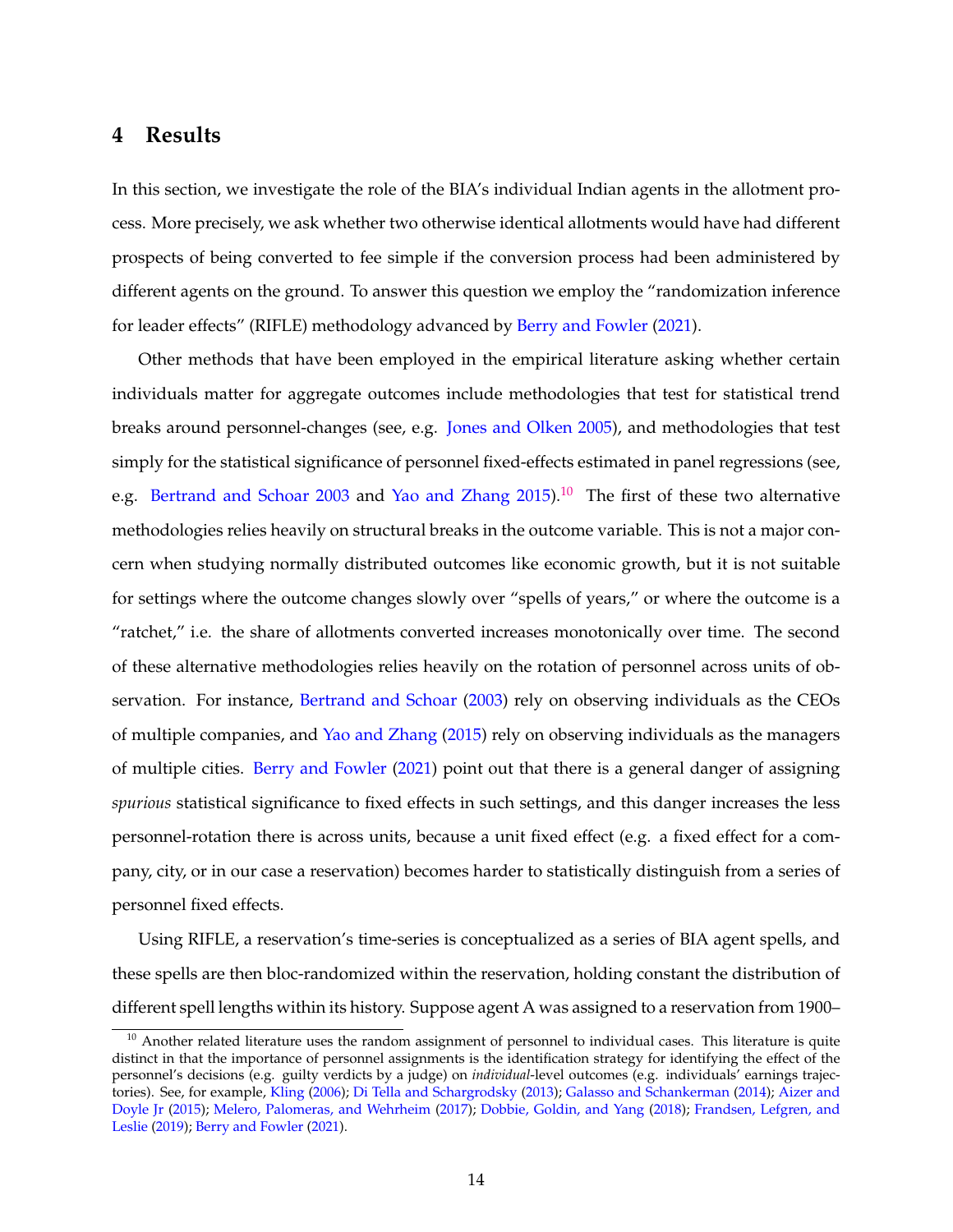1907, and agent B from 1907–1910, Under the hypothesis that agents mattered to the allotment process, a model that assigns these agent-spells correctly should provide a better goodness of fit (GoF) to the outcome than a permuted model in which agent B was assigned to a reservation from 1900–1903, and agent A was assigned from 1904–1910. Importantly, RIFLE recognizes the likelihood of assigning spurious significance to agent fixed effects in such settings and the tests do not ask whether agents are significant. Instead, they ask whether a model with correctly assigned agent spells has a significantly better GoF than a model with counter-factually permuted agent spells.

We begin with a simple characterization of variation in the raw data using reservation fixed effects and agent fixed effects. The left panel of Figure [4](#page-15-0) displays the distribution of reservation fixed effects estimated in equation [\(1\)](#page-13-1). Clearly, the conversion of allotments to fee simple varied substantially across reservations, suggesting that there is indeed scope for individual discretion to play a roll (e.g., the policy was not applied uniformly by the federal government).

The right panel of Figure [4](#page-15-0) displays the distribution of agent fixed effects estimated in equa-tion [\(1\)](#page-13-1), when we replace 116 reservation fixed effects  $\mu_r$  with 369 agent fixed effects  $\mu_i$ . The dispersion in the distribution of  $\mu_i$  provides clear evidence that some agents were outliers in their propensity to convert allotments. The upshot of Figure [4](#page-15-0) is that the raw data support the idea that agents may have played an important role in conversion to fee simple, as the process of conversion was not applied uniformly, and agents themselves differed their propensity for converting allotments to fee simple.



<span id="page-15-0"></span>

*Notes*: This figure's left panel displays the distribution of 116 reservation fixed effects, the right panel displays a (separately estimated) distribution of 369 agent fixed effects

The evidence in Figure [4](#page-15-0) can of course only be viewed as suggestive as it does not deliver a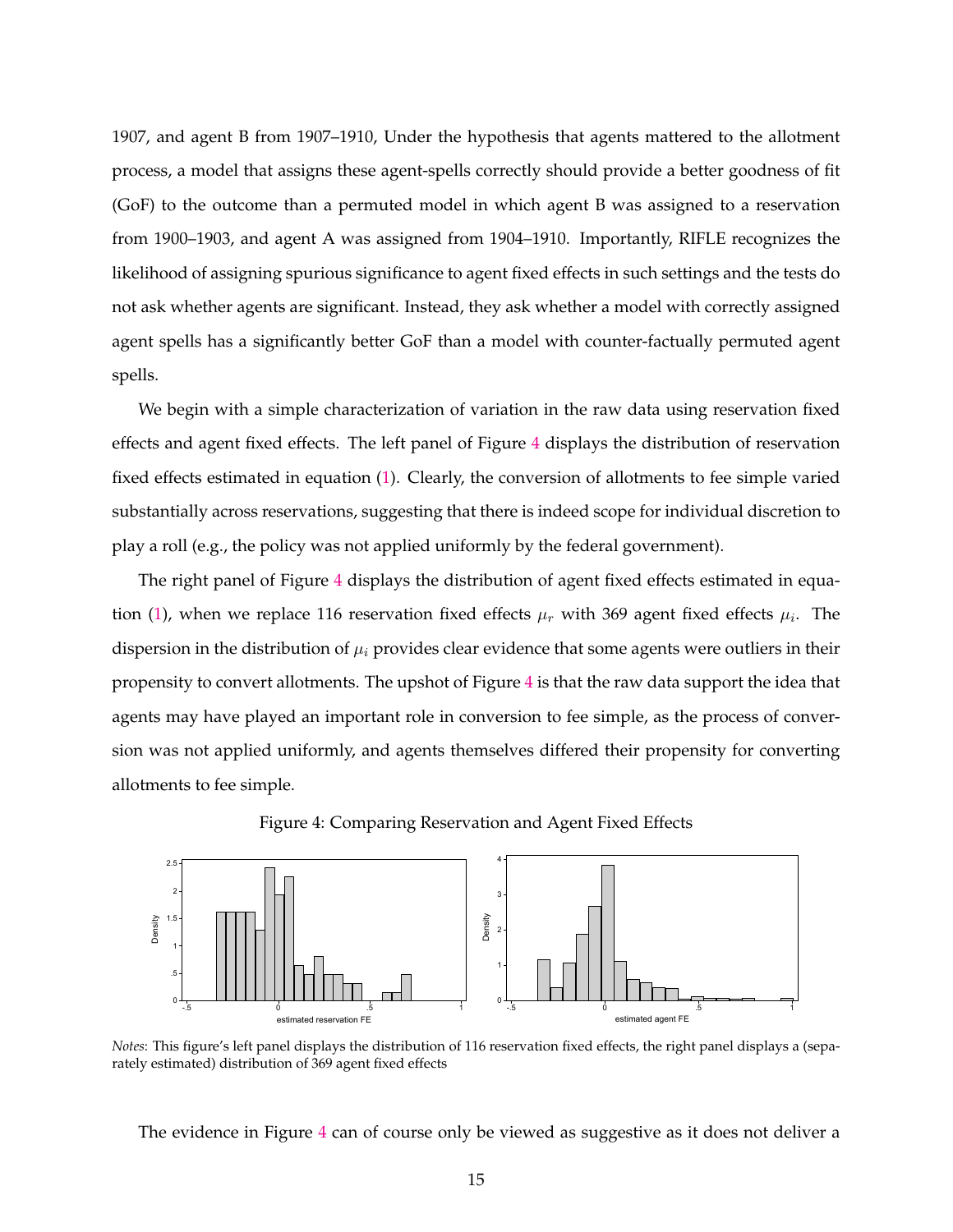formal metric for gauging the importance of agents. Furthermore, the fixed effect estimates could be potentially confounded by a number of factors; some agents may, for example, have entered the fray at a period of time particularly conducive or (non-conducive) to fee-conversion.

To get a more concrete and unbiased gauge of the importance of agent discretion in the allotment process, we now turn to the RIFLE analysis proposed in [Berry and Fowler](#page-21-4) [\(2021\)](#page-21-4), where we hold as fixed all agent spells associated with reservation  $r$ , but bloc-randomize these spells over r's time-series of data (without ever breaking blocs). Figure [5](#page-17-0) displays the distribution of adjusted R-squareds that arises from permuting the agent fixed effects a large number of times. Under the hypothesis that agent discretion mattered for allotments' conversion to fee, the R-squared resulting from the permuted data should be smaller than the R-squared using the true data. If, on the other hand, agents had no discretionary power, then the R-squared resulting from the real data (dashed vertical line) should be centered on the distribution of R-squareds. Figure [5](#page-17-0) shows that only four percent of data-permutations generate an adjusted R-squared that is higher than the one that results from using the true data. This strongly suggests that whether an allotment was converted to fee simple before the 1934 IRA did indeed depend critically on the discretion of the BIA agents that happened to be in charge of a reservation during the period of Indian allotment.

**RIFLE Results with the Competency Commission** The RIFLE methodology also allows us to expand the baseline analysis displayed in Figure [5](#page-17-0) in a number of interesting directions. One question of particular historical interest is how important the Competency Commission actually was in the historical process of allotment. When Franklin Lane was appointed as Secretary of Interior by Woodrow Wilson in 1913, he was tasked with accelerated assimilation. He immediately established a special commission with the sole purpose of expediting the evaluation process and determining which allottees were ready to receive fee patents. These special agents were given full autonomy to determine competency on the grounds of literacy and "self sufficiency" [\(McDonnell,](#page-22-17) [1980\)](#page-22-17). They directed most of their efforts toward visiting reservations in the Great Plains and were instructed to interview every allottee once they arrived at a reservation. The Competency Commission was terminated when John Payne was appointed as the new Secretary of Interior in 1920. In total, the commission issued over 20,000 patents covering roughly 1 million acres.

The RIFLE methodology allows us to get at the commission's importance in a straightforward manner, by simply replacing the local BIA agents's fixed effects with a competency-commission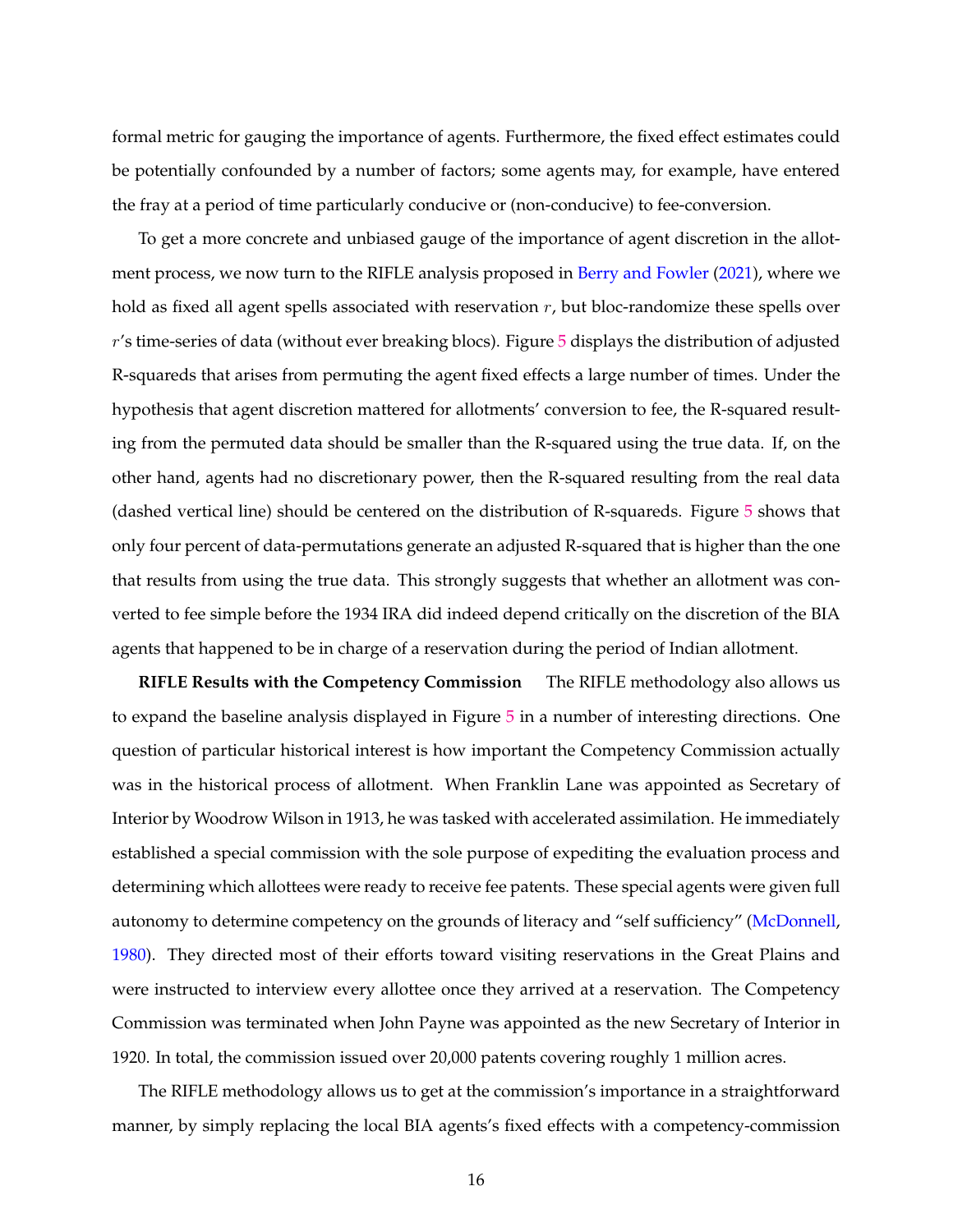<span id="page-17-0"></span>

Figure 5: Baseline RIFLE Results

*Notes*: This table displays the distribution of adjusted R-squareds that arises from permuting the agent fixed effects a large number of times. Under the hypothesis that agents mattered, the R-squared resulting from the permuted data should be smaller than the R-squared using the true data. If agents had no discretionary power, on the other hand, the R-squared resulting from the real data (dashed vertical line) should be centered on the distribution of R-squareds.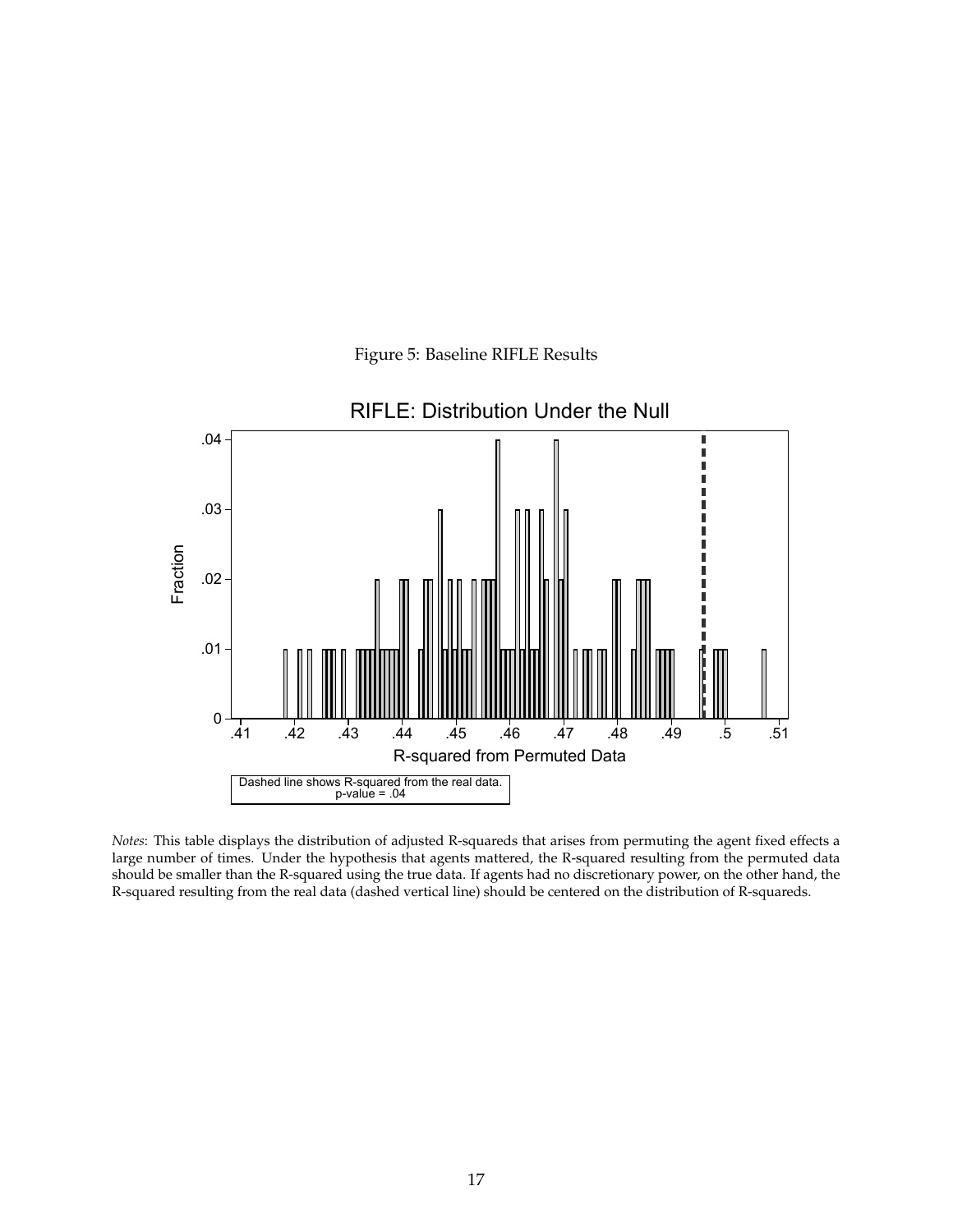fixed effect when the commission was on a reservation in a given year. We then re-run RIFLE. If the competency commission was as important as the historical record suggests, then we should see even stronger RIFLE results when we update the identity of agents with a commission fixed effect. Indeed, Figure [6](#page-18-0) reports a p-value of three percent instead of the four percent in Figure [5.](#page-17-0) This means that the true data's GoF outperforms the permuted data even more strongly when we include the competency commission, which in turn suggests that the competency commission's influence mattered for the process of conversion over and above what was determined by the local BIA agents.

Figure 6: RIFLE Results with the Competency Commission

<span id="page-18-0"></span>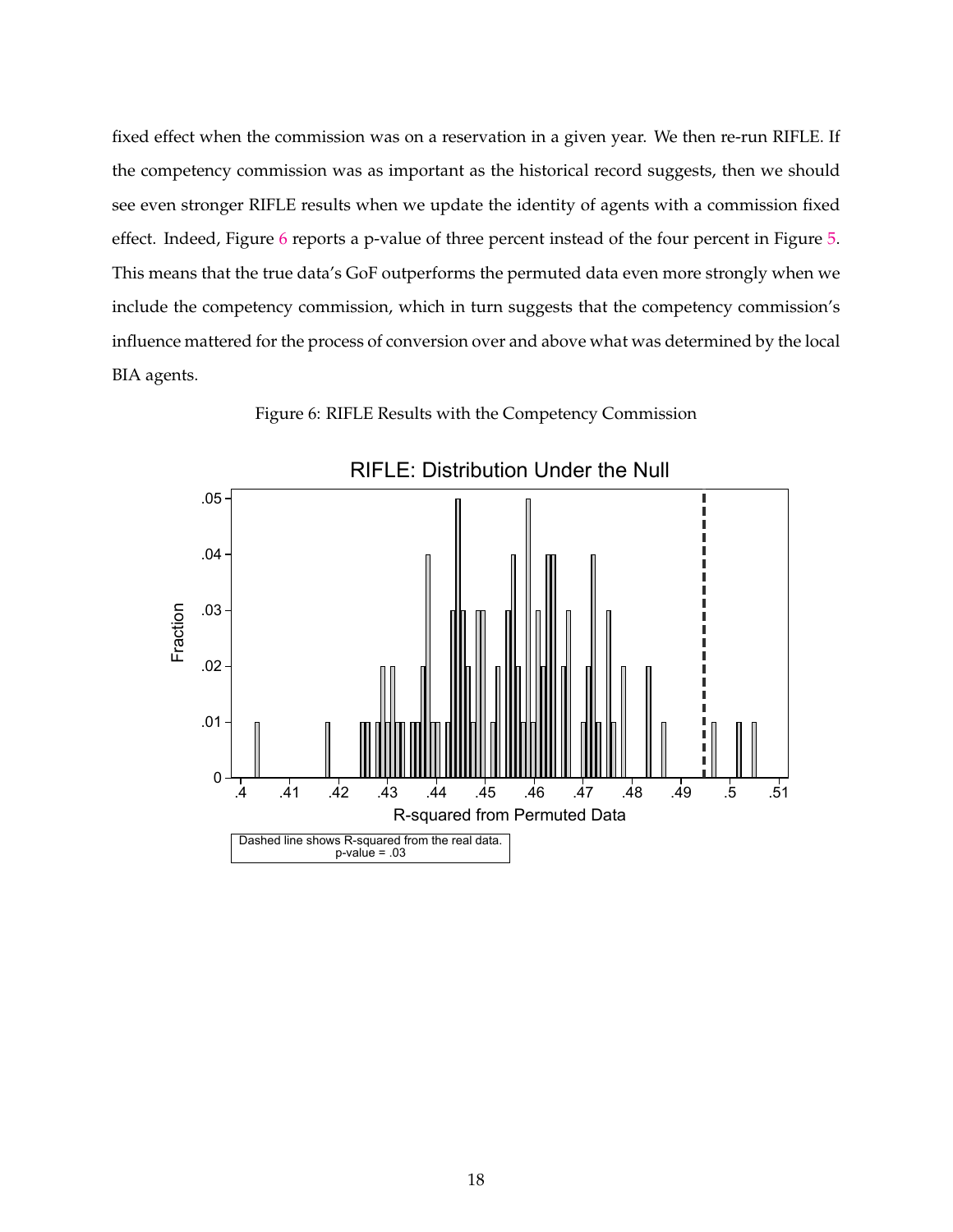**Bureaucratic Discretion with and without Clear Policy Guidance** Our investigation into the competency commission can be viewed as a broader question in the study of organizational economics and organizational behavior: to what extent is bureaucratic discretion a function of clear policy guidance provided from the top of a bureaucracy. The statistical importance of the Competency Commission may be better interpreted as evidence for the importance of clear policy guidance than as evidence for agent discretion, in the sense that the Commission's responsibilities had been quite clearly defined in Washington. A broader way of asking how the importance of bureaucratic discretion depended on policy guidance is to compare the beginning and the end of the allotment period, when there was no clear and cohesive policy guidelines about conversion to fee, to the middle period, when the Burke Act had created a very clear and cohesive policy guideline. For this purpose, we cut the data into two sub-samples of equal size, one covering the time window 1887–1906 plus 1925–1935, the other covering the time window 1907–1924. Figure [7](#page-20-0) contrasts the results of performing RIFLE estimations in the two samples. The contrast is directionally intuitive but nonetheless striking in its starkness: The left panel shows that agent fixed effects were very important during the beginning and the end of the allotment period, when there was a lack clear policy guidance. In contrast, the right panel shows that agent fixed effects did not matter at all during the middle period, when there was very clear federal policy guidance. Specifically, in the right panel the adjusted R-squared from the real data falls squarely in the middle of the distribution of permuted-data R-squareds.

### **5 Conclusion**

This paper is concerned with the empirical question of how much the discretionary choices of BIA bureaucrats mattered to the process of Indian land allotment, particularly to the rate at which land allotments were converted from trust status to fees simple status. Using the randomization inference for leader effects (RIFLE) methodology, we find strong support for the hypothesis that the "fate" of an allotment being converted to fee simple before the IRA indeed depended critically on the BIA agents that happened to be in charge of a reservation during the period of Indian allotment.

A sample split of the data into periods when there was clear policy guidance from Washing-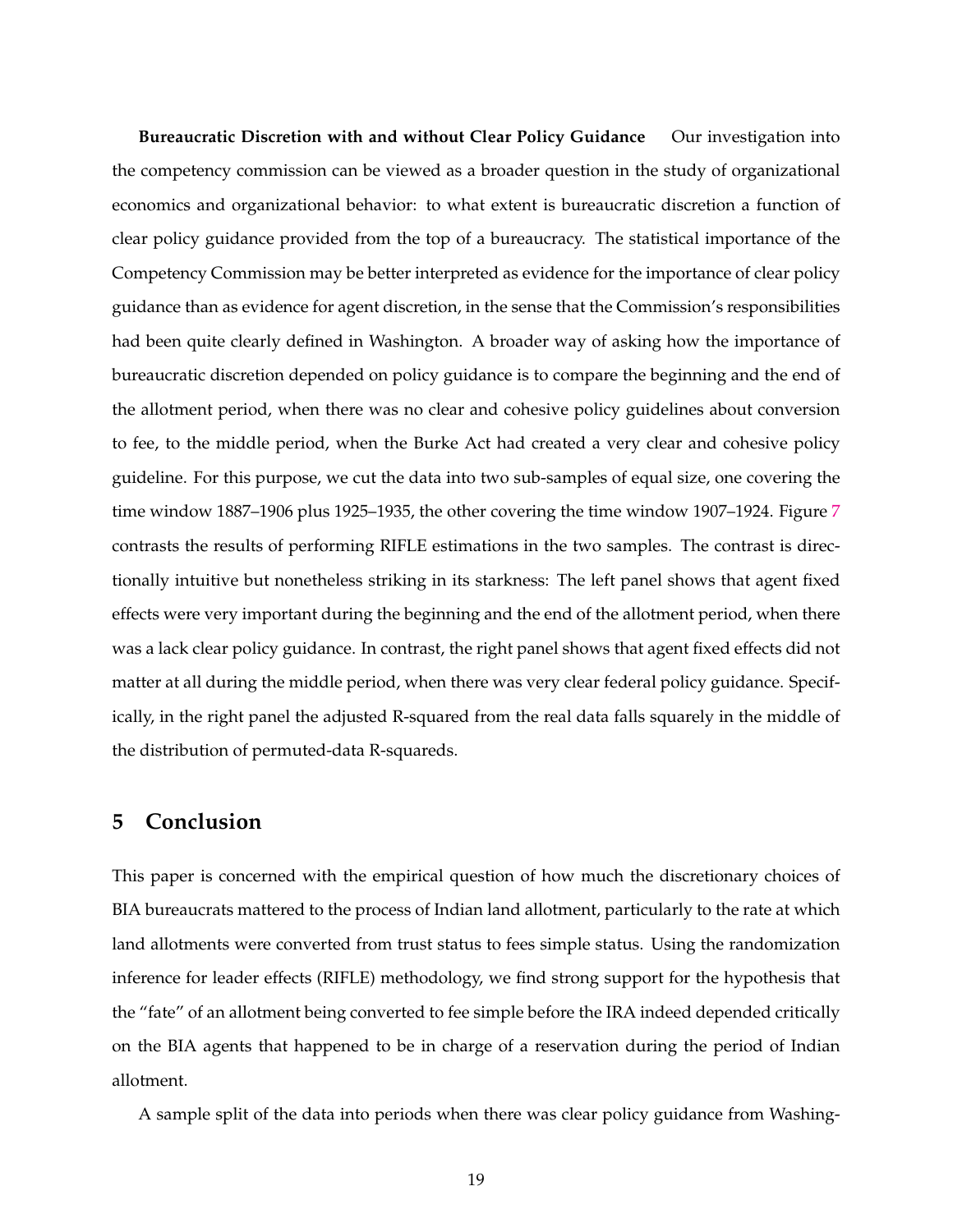

<span id="page-20-0"></span>Figure 7: The Importance of Bureaucratic Discretion With and Without Clear Policy Guidance

*Notes*: This figure's left panel displays the RIFLE results for the time window 1887–1906 plus 1925–1935, i.e. excluding the era from the Burke Act to the Indian Citizenship Act during which federal guidance on Indian allotment was the clearest and most cohesive. The right panel displays the RIFLE results for the time window 1907–1924.

ton and periods when there was not suggest that the importance of bureaucratic discretion was a function of clear policy guidance. Specifically, agent fixed effects were very important when there was no clear guidance, and not very important when there was. Moreover, changes in presidential administrations also display a strong influence on the process of conversion to fee simple. Together, these results provide new empirical evidence on the scope for presidential administrations to shape the actual implementation of policies that were initially crafted and approved by the legislative branch. Hence, our results speak to growing social science literature on the individual discretion of bureaucrats, judges, administrators and politicians in shaping aggregate outcomes, including government policies.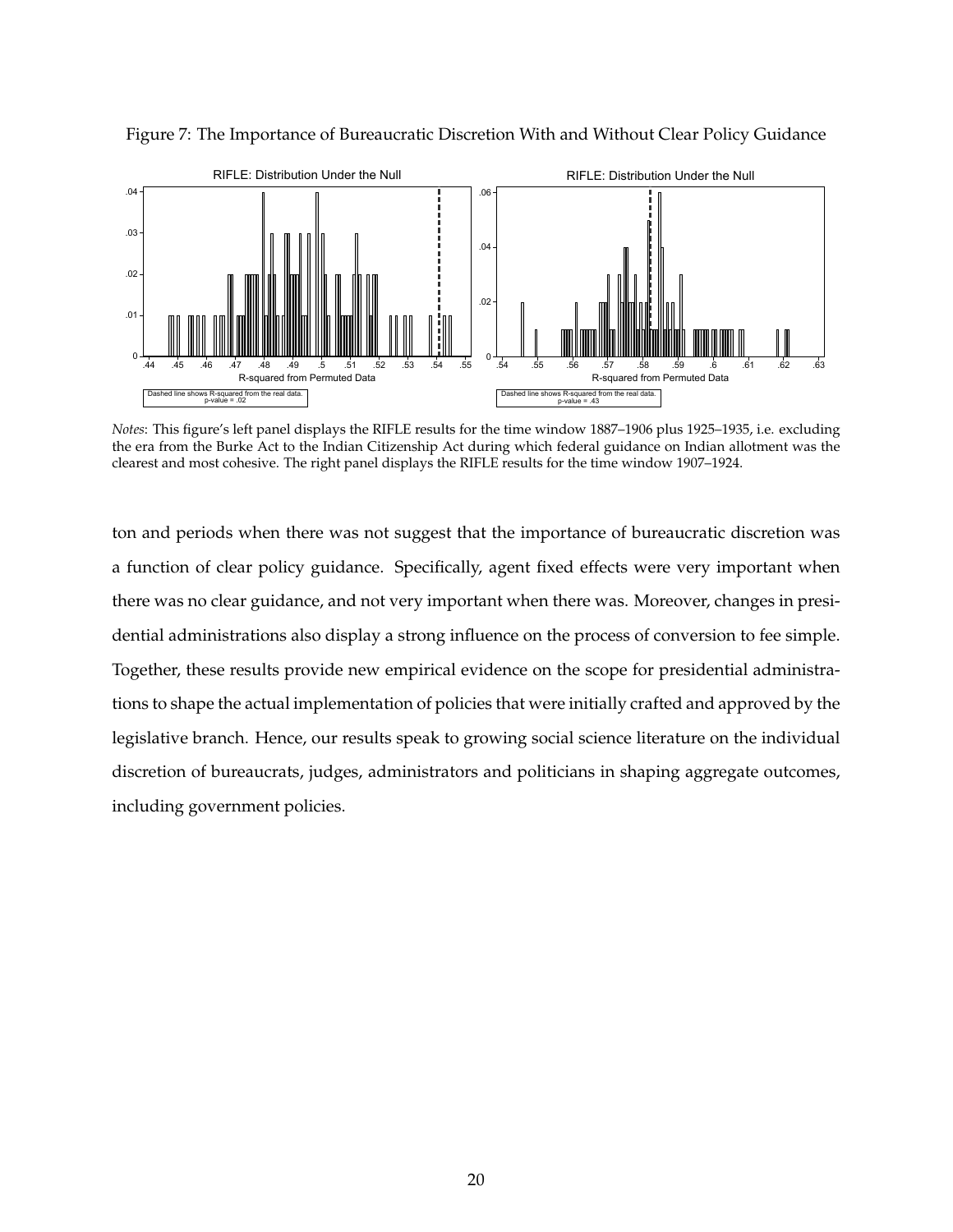# **References**

- <span id="page-21-16"></span>Aizer, A. and J. J. Doyle Jr (2015). Juvenile incarceration, human capital, and future crime: Evidence from randomly assigned judges. *The Quarterly Journal of Economics 130*(2), 759–803.
- <span id="page-21-7"></span>Alcantara, C. (2007). Reduce Transaction Costs? Yes. Strengthen Property Rights? Maybe: The First Nations Land Management Act and Economic Development on Canadian Indian Reserves. *Public Choice 132*(3-4), 421–432.
- <span id="page-21-1"></span>Alesina, A. and G. Tabellini (2007). Bureaucrats or politicians? part i: a single policy task. *American Economic Review 97*(1), 169–179.
- <span id="page-21-11"></span>Alston, E., A. Crepelle, W. Law, and I. Murtazashvili (2021). The chronic uncertainty of american indian property rights. *Journal of Institutional Economics 17*(3), 473–488.
- <span id="page-21-6"></span>Anderson, T. L. (1995). *Sovereign Nations Or Reservations? An Economic History of American Indians*. Pacific Research Institute.
- <span id="page-21-13"></span>Anderson, T. L. and F. S. Mc Chesney (1994). Raid or Trade? An Economic Model of Indian-White Relations. *The journal of Law and Economics 37*(1), 39–74.
- <span id="page-21-8"></span>Anderson, T. L. and D. P. Parker (2008). Sovereignty, Credible Commitments, and Economic Prosperity on American Indian Reservations. *The Journal of Law and Economics 51*(4), 641–666.
- <span id="page-21-14"></span>Banner, S. (2009). *How the Indians Lost their Land: Law and Power on the Frontier*. Harvard University Press.
- <span id="page-21-4"></span>Berry, C. R. and A. Fowler (2021). Leadership or luck? randomization inference for leader effects in politics, business, and sports. *Science advances 7*(4), eabe3404.
- <span id="page-21-3"></span>Bertrand, M. and A. Schoar (2003). Managing with style: The effect of managers on firm policies. *The Quarterly journal of economics 118*(4), 1169–1208.
- <span id="page-21-15"></span>Bureau of Indian Affairs (1887-1926). Annual Reports of the Commissioner of Indian Affairs .
- <span id="page-21-10"></span>Carlos, A. M., C. Dippel, D. Frye, D. B. Johnsen, A. Le Dressay, B. Leonard, F. D. Lewis, R. J. Miller, P. H. Nickerson, D. P. Parker, et al. (2016). *Unlocking the Wealth of Indian Nations*. Lexington Books.
- <span id="page-21-12"></span>Carlos, A. M., D. Feir, and A. Redish (2021). Indigenous nations and the development of the us economy: Land, resources, and dispossession. Technical report, QUCEH Working Paper Series.
- <span id="page-21-0"></span>Carlson, L. A. (1981). *Indians, Bureaucrats, and Land: the Dawes Act and the Decline of Indian Farming*. Number 36. Praeger Pub Text.
- <span id="page-21-5"></span>Di Tella, R. and E. Schargrodsky (2013). Criminal recidivism after prison and electronic monitoring. *Journal of Political Economy 121*(1), 28–73.
- <span id="page-21-9"></span>Dippel, C. (2014). Forced Coexistence and Economic Development: Evidence from Native American Reservations. *Econometrica 82*(6), 2131–2165.
- <span id="page-21-2"></span>Dippel, C. and D. Frye (2021). The Effect of Land Allotment on Native American Households During the Assimilation Era. *mimeo*.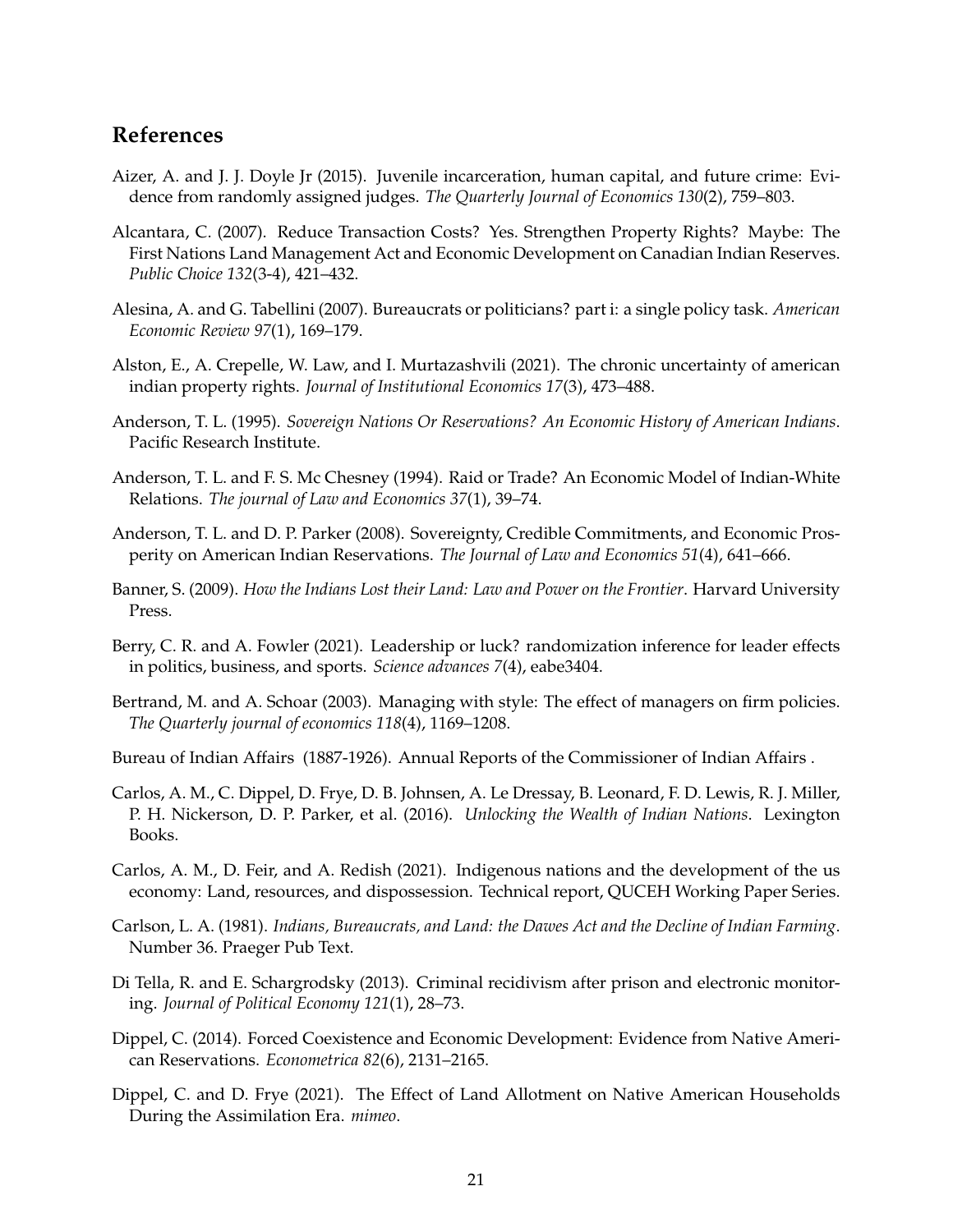- <span id="page-22-10"></span>Dippel, C., D. Frye, and B. Leonard (2020). Property Rights without Transfer Rights: A Study of Indian Land Allotment. *NBER working paper 27479*.
- <span id="page-22-5"></span>Dippel, C. and S. Heblich (2021). Leadership in Social Movements: Evidence from the Forty-Eighters in the Civil War. *The American Economic Review 111*(2), 1–35.
- <span id="page-22-15"></span>Dobbie, W., J. Goldin, and C. S. Yang (2018). The Effects of Pretrial Detention on Conviction, Future Crime, and Employment: Evidence from Randomly Assigned Judges. *American Economic Review 108*(2), 201–40.
- <span id="page-22-16"></span>Frandsen, B. R., L. J. Lefgren, and E. C. Leslie (2019). Judging Judge Fixed Effects. Technical report, National Bureau of Economic Research.
- <span id="page-22-13"></span>Galasso, A. and M. Schankerman (2014). Patents and Cumulative Innovation: Causal Evidence from the Courts. *The Quarterly Journal of Economics 130*(1), 317–369.
- <span id="page-22-6"></span>Johnson, R. N. and G. D. Libecap (1980). Agency Costs and the Assignment of Property Rights: The Case of Southwestern Indian Reservations. *Southern Economic Journal*, 332–347.
- <span id="page-22-2"></span>Johnson, R. N. and G. D. Libecap (1994). *TheProblem of Bureaucracy: The federal civil service system and the problem of bureaucracy*. University of Chicago Press.
- <span id="page-22-4"></span>Jones, B. F. and B. A. Olken (2005). Do leaders matter? national leadership and growth since world war ii. *The Quarterly Journal of Economics 120*(3), 835–864.
- <span id="page-22-7"></span>Kling, J. R. (2006). Incarceration Length, Employment, and Earnings. *American Economic Review 96*(3), 863–876.
- <span id="page-22-9"></span>Leonard, B., D. P. Parker, and T. L. Anderson (2020). Land quality, land rights, and indigenous poverty. *Journal of Development Economics 143*.
- <span id="page-22-8"></span>Libecap, G. D. and R. N. Johnson (1980). Legislating Commons: The Navajo Tribal Council and the Navajo Range. *Economic Inquiry 18*(1), 69–86.
- <span id="page-22-1"></span>McChesney, F. S. (1990). Government as Definer of Property Rights: Indian Lands, Ethnic Externalities, and Bureaucratic Budgets. *The Journal of Legal Studies 19*(2), 297–335.
- <span id="page-22-17"></span>McDonnell, J. (1980). Competency commissions and indian land policy, 1913-1920. *South Dakota History 11*(1), 21–34.
- <span id="page-22-14"></span>Melero, E., N. Palomeras, and D. Wehrheim (2017). The Effect of Patent Protection on Inventor Mobility.
- <span id="page-22-0"></span>Meriam, L. (1928). *The Problem of Indian Administration: Report of a Survey Made at the Request of Honorable Hubert Work, Secretary of the Interior*. Number 17. Johns Hopkins Press.
- <span id="page-22-11"></span>Miller, M. and M. Gregg (2022). A new institutional history of allotment: Evidence from the pine ridge reservation, 1904-1934. Technical report.
- <span id="page-22-3"></span>Office of Indian Affairs (1877). *Instructions to Superintendents and Indian Agents*.
- <span id="page-22-12"></span>Otis, D. S. (2014). *The Dawes Act and the Allotment of Indian Lands*, Volume 123. University of Oklahoma Press.